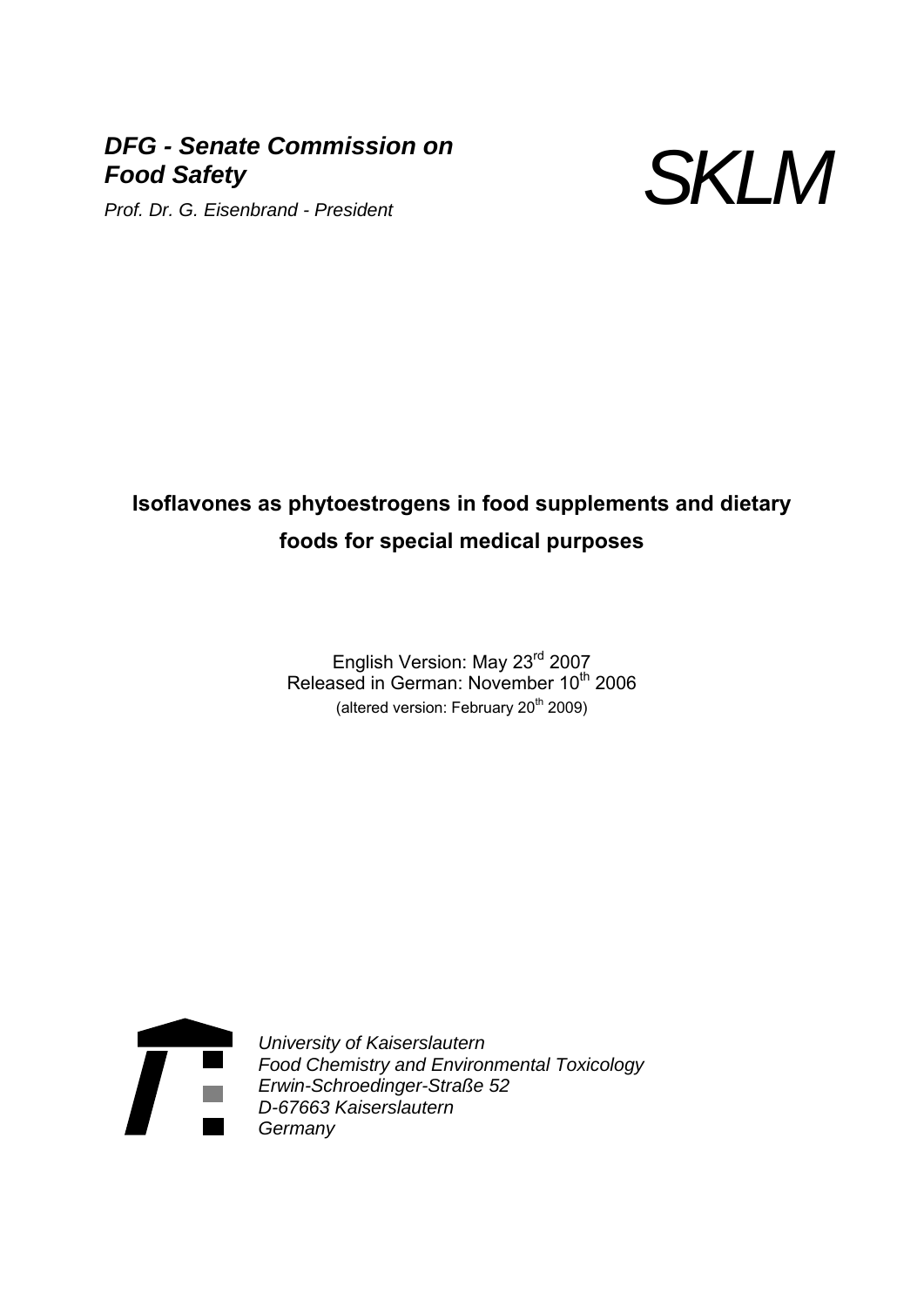*Isoflavones with estrogen-like activities are used as ingredients in food supplements and dietary foods*  for special medical purposes, advertised primarily to women in menopause. The DFG Senate *Commission on Food Safety (SKLM) has evaluated the safety of phytoestrogenic isoflavones in food supplements and in supplementary balanced diets together with external experts. Data on their content in foods and food supplements, dietary intake, bioavailability, metabolism, biological effects*  and toxicity have been considered as well. The German opinion was adopted on 10<sup>th</sup> November 2006. *the English version was accepted on 23rd May 2007.* 

# **Isoflavones as phytoestrogens in food supplements and dietary foods for special medical purposes**

### **Preamble**

The Senate Commission on Food Safety (SKLM) has addressed issues concerning potential adverse effects caused by polyphenols/flavonoids used in an isolated or enriched form in the past and has adopted a corresponding opinion (SKLM, 2003). In addition, criteria for the evaluation of functional foods (SKLM, 2005) as well as an opinion on the evaluation of food supplements with constituents other than vitamins and minerals (SKLM, 2006) have been published.

Food supplements and dietary foods based on soy or red clover are frequently rich in isoflavones that may have an estrogenic effect. This has prompted the SKLM to reevaluate the safety of this group of substances. Not included in this opinion are soy protein-based infant formulae that are retailed in Germany as "dietary food for special medical purposes". European, German and Swiss scientific bodies for pediatric medicine have recently published statements on soy protein-based infant formulae that only recommend their use for particular indications since there are hints that adverse effects might occur as a consequence of taking up rather high amounts of isoflavones with such formulae (Agostoni et al., 2006; Böhles et al., 2006).

Soy extracts are marketed as food supplements as well as "dietary foods for special medical purposes", whereas in most cases red clover extracts have hitherto been marketed as food supplements. Depending on the manufacturer, these preparations are freely available in pharmacies, health food shops, supermarkets and/or on the internet and are frequently used for self-medication.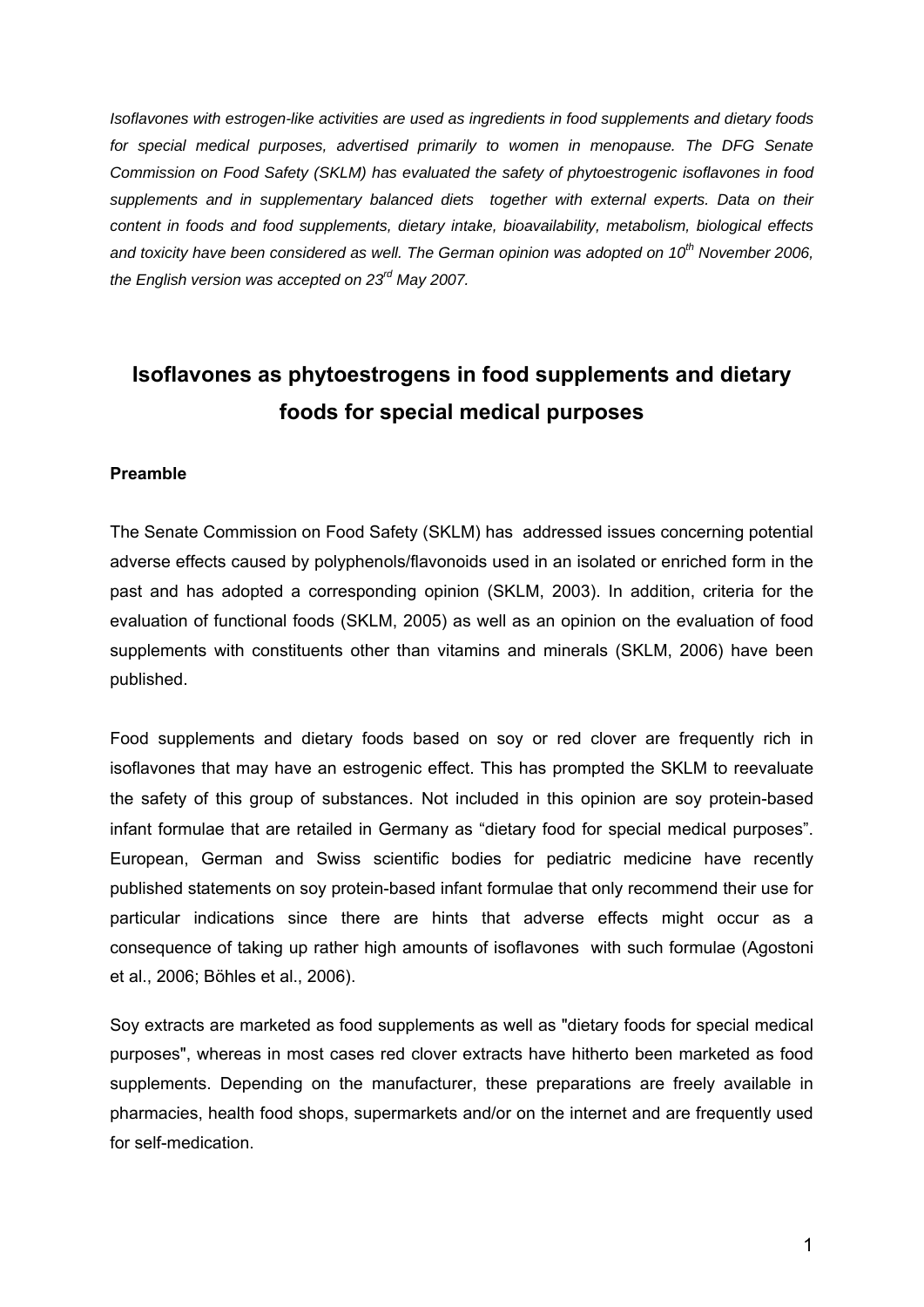The main target group for isoflavone containing products consists of menopausal women looking for an alternative to hormone replacement therapy. Claims are frequently made on the product packaging, the enclosed product information leaflet or in advertisements, stating that isoflavones and thus the corresponding products by themselves are effective natural substances or preparations without side-effects, which can be used to treat menopausal symptoms or are claimed to be beneficial to heart, bone and breast tissues, although the claimed effects have not been adequately substantiated (Krebs *et al*., 2004). Sporadically, advertisements relating their use to the treatment and prevention of certain types of cancer, such as breast cancer in women and prostate cancer in men, have also appeared.

### **1. Classification, occurrence and contents**

The term phytoestrogens refers to substances produced by plants that may have an estrogenic effect on the human organism. Substances that are classified as phytoestrogens include, in particular, the isoflavones and lignans. At present, lignans are not retailed in an isolated or enriched form in corresponding products and are thus not included in this opinion. Isoflavones belong to the polyphenol group and are present in significant concentrations in certain plants, primarily in soy and foods made from it as well as in red clover (*Trifolium pratense*) (Tab. 1a and b). The main isoflavones present in soy are daidzein, genistein and glycitein (Fig. 1). In contrast, red clover contains numerous isoflavones (Wu *et al*., 2003). The major constituents are formononetin and biochanin A, which differ from daidzein and genistein only in the methoxy group instead of the hydroxy group at C4' (Fig. 1). Red clover has also been found to contain genistein, daidzein and glycitein as well as the isoflavones irilone, prunetin, pratensein, pseudobaptigenin, calycosin and orobol. The chemical structures of these compounds are shown in Fig. 2. These compounds are frequently present in the plant in form of the corresponding glucosides or esterified glucosides (particularly malonyl glucosides, Fig. 1).

Soy-based food supplements and "dietary foods for special medical purposes" contain the biologically active isoflavones genistein, daidzein and glyciteinin differing ratios. The compounds may be present as glucosides or esterified glucosides or even in their free form as aglycons. Because soy extracts are not produced according to standardised production processes, it must be assumed that the preparations also differ with respect to their associated matrix (e.g. further bioactive components, such as lysophosphatides and saponines) (Fang *et al*., 2004). Independently of the raw material and the manufacturing process, the preparations also differ with respect to their formulation and added ingredients.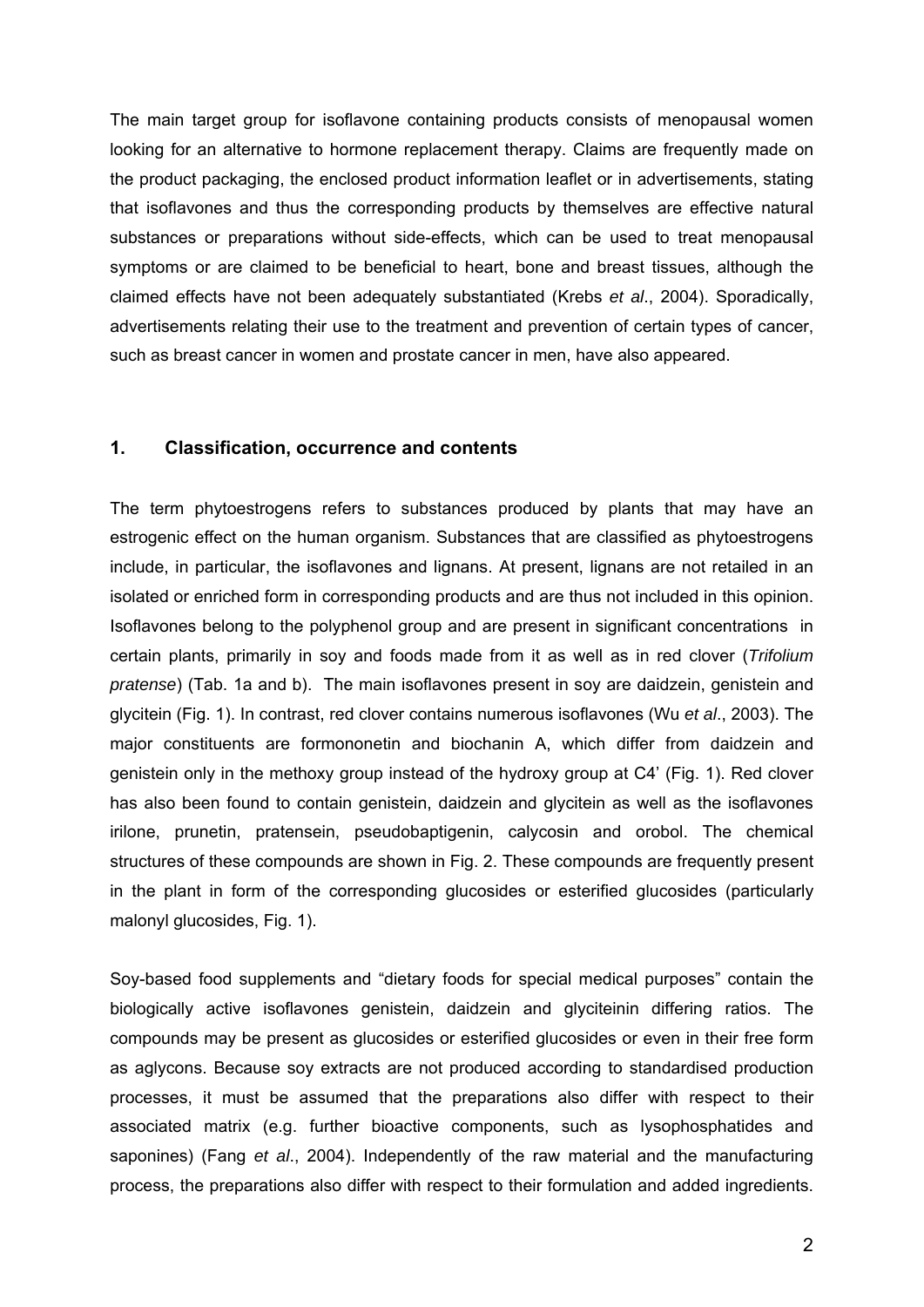New preparations recently launched on the market include, in particular, high-dose soy products in a retard or long-term formulation. The isoflavone content in soy preparations is frequently declared by the manufacturer as the sum of the three isoflavones daidzein, genistein and glycitein; in some cases quantitative information on the content of individual isoflavones is also given.



**Fig. 1:** Chemical structures of isoflavones in soy and red clover and their sugar conjugates. The 7-*O*-ß-D-glucosides of daidzein, genistein and glycitein are known as daidzin, genistin and glycitin. The arrow in the Figure shows the position of sugar conjugation.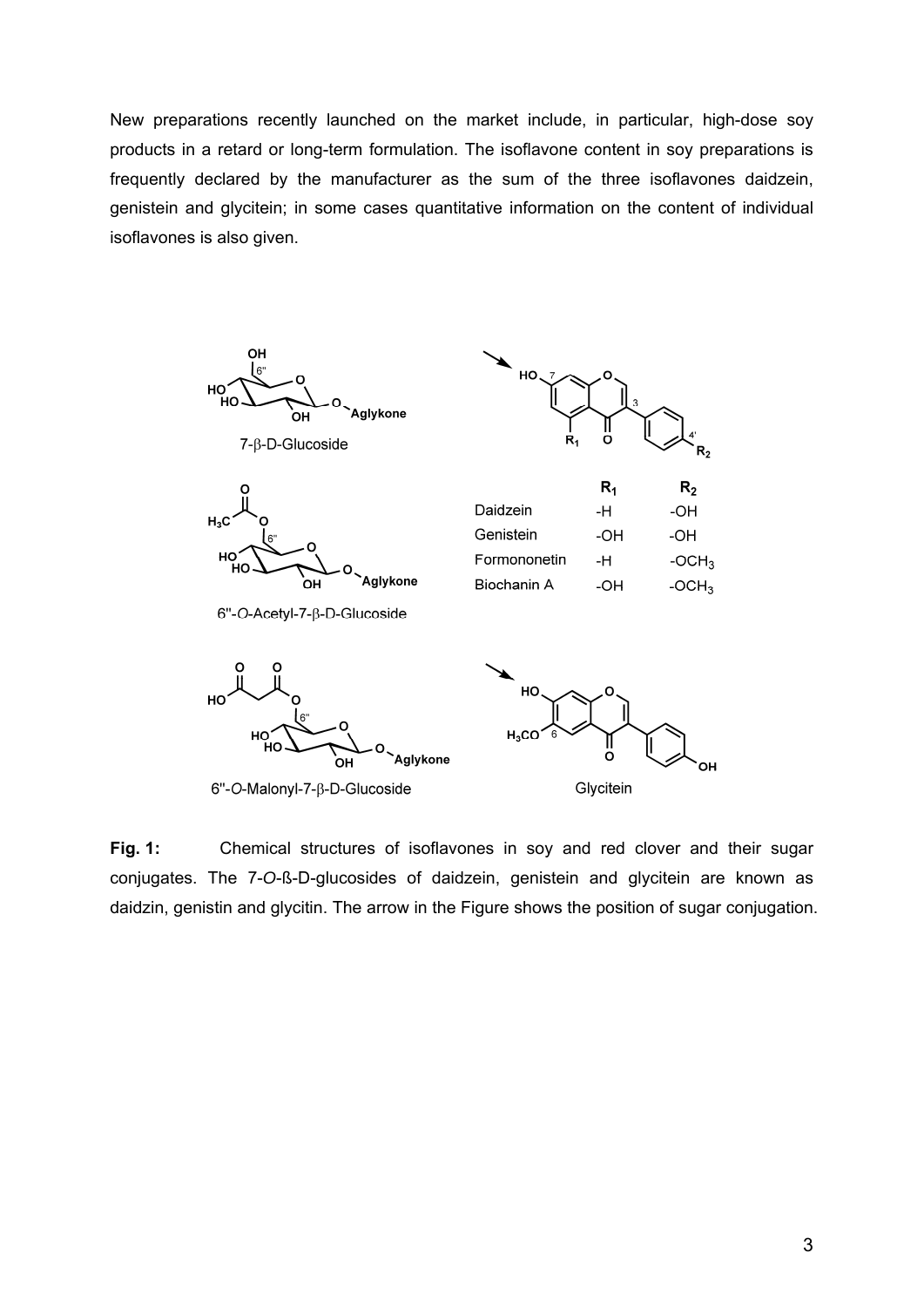

**Fig. 2:** Chemical structures of further isoflavones present in red clover. The aglycon moiety is shown.

Tab. 1a: Isoflavone contents in foods (µg/g fresh weight)

(Wang und Murphy, 1994 ; Franke et al., 1995 ; Mazur et al., 1998 ; Franke et al., 1999 ; Murphy et al., 1999 ; Horn-Ross *et al*., 2000 ; Liggins *et al*., 2000a; Liggins *et al*., 2000b; Nakamura *et al*., 2000; Rupp *et al*., 2000; USDA, 2002)

| Type of Food               | Genistein   | Daidzein     | Glycitein   | Biochanin A | Formononetin   |
|----------------------------|-------------|--------------|-------------|-------------|----------------|
| Soybeans                   | 335 - 1201  | 452 - 1138   | 37 - 145    | < 1         | < 1            |
| Soy milk [µg/mL]           | $52 - 168$  | 26 - 126     | $2 - 16$    | n.d.        | n.d.           |
| Tofu                       | 111 - 304   | 73 - 191     | $15 - 39$   | n.d.        | n.d.           |
| Miso                       | 51 - 398    | $35 - 363$   | $4 - 53$    | n.i.        | n.i.           |
| Soy oil                    | $n.d. -3$   | $n.d. - 1$   | n.d.        | n.i.        | n.i.           |
| Soy sauce [µg/mL]          | $n.d. -3$   | $n.d. - 9$   | $n.d. - 5$  | n.d.        | n.d.           |
| Soy flour                  | 876 - 1155  | 715 - 1496   | $306 - 593$ | < 1         | < 1            |
| Soy protein isolate        | 272 - 1106  | 77 - 689     | $54 - 264$  | n.i.        | n.i.           |
| Tempeh                     | $316 - 320$ | 193 - 273    | $22 - 32$   | n.i.        | n.i.           |
| Natto                      | $215 - 425$ | 160 - 342    | 37 - 130    | n.i.        | n.i.           |
| Soy cheese                 | $3 - 150$   | $3-98$       | $3 - 53$    | n.i.        | n.i.           |
| Soy noodles                | $37 - 58$   | $9 - 36$     | 39          | n.i.        | n.i.           |
| Soy bean sprouts           | 20          | 24           | n.i.        | n.d.        | $\overline{2}$ |
| Clover sprouts             | < 1         | < 1          | n.i.        | 8           | 40             |
| Beans <sup>a)</sup>        | $n.d. - 7$  | $n.d. - 0.2$ | n.d.        | n.d.        | n.d.           |
| Garbanzo beans             | < 1         | n.d.         | n.i.        | 14          | 0.5            |
| Peas <sup>a)</sup>         | n.d. - 53   | n.d. - 73    | n.i.        | n.d.        | n.d. - 93      |
| Fruit, vegetables,<br>nuts |             | $0 - 2^{b}$  | n.d.        | n.d.        | n.d.           |

 $\overline{a}$ ) dry seeds, different varieties;  $\overline{b}$ ) total value;

n.d = below the given limit of detection; n.i. = no information;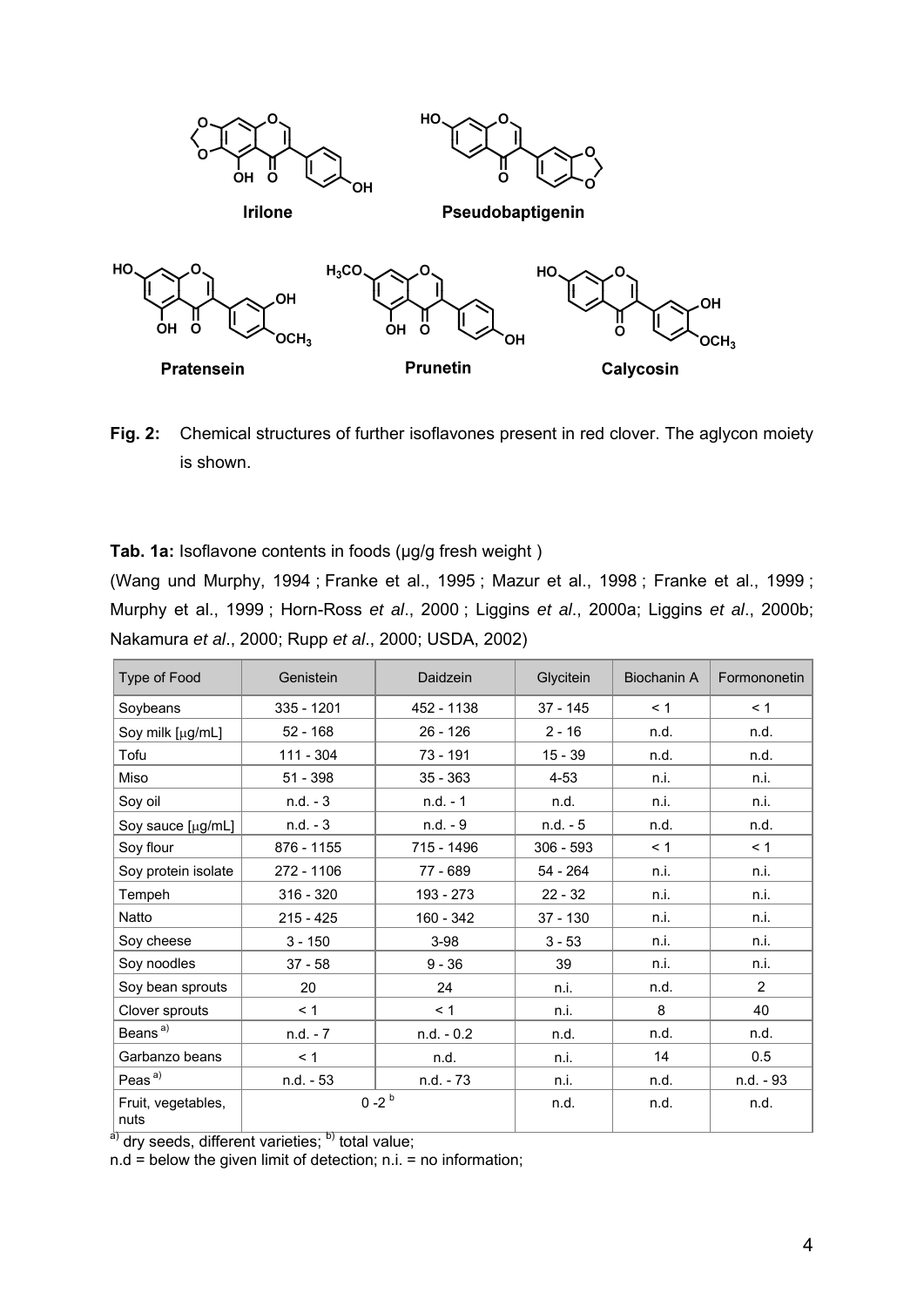**Tab. 1b:** Isoflavone contents in red clover, *Trifolium pratense*, in µg per g dry weight (Wu *et al*., 2003, Tsao *et al*., 2006)

| Part of the plant | Total isoflavone content [µg/g dw] according to |                                 |  |  |
|-------------------|-------------------------------------------------|---------------------------------|--|--|
|                   | Wu et al., 2003                                 | Tsao et al., 2006 <sup>a)</sup> |  |  |
| Leaf              | 17400 - 22700                                   | 20390 - 27780                   |  |  |
| <b>Stem</b>       | 7400 - 18500                                    | 12080 - 17340                   |  |  |
| Leaf stalk        | n.i.                                            | 12300 - 14690                   |  |  |
| Root              | 13600 - 28500                                   | n.i.                            |  |  |
| Flower            | $3000 - 6300$                                   | 2380                            |  |  |

 $a)$  13 different varieties in early and late stages of flowering; n.i. = no information;

In recent years, there has been an increasing number of red clover extracts retailed as food supplements. In contrast to most soy preparations, red clover products frequently only state the amount of the extract contained in each capsule, dragée or tablet. For those red clover preparations that do give details on their isoflavone content, the complexity of the composition (11 different isoflavone aglycons have been detected up to date) leads to the question as to which isoflavone compounds were determined analytically and which were used to calculate the isoflavone content. The available literature data show that in contrast to soy preparations isoflavones in red clover products are mainly present in the aglycon form, (Setchell *et al*., 2001; Maul *et al*., 2005), although the corresponding glucosides dominate in the red clover plant as well (Toebes *et al*., 2005).

The dosage recommended by the manufacturers varies greatly from product to product; however, it usually lies between 20 and 80 mg isoflavone/day. Investigations carried out by a number of research groups on the isoflavone content in food supplements made from soy and red clover that are retailed in the USA, Great Britain, Finland and Germany, showed that in the majority of the preparations there were considerable differences between the isoflavone content declared by the manufacturer and the analysed values (Setchell *et al*., 2001; Nurmi *et al*., 2002; Howes & Howes, 2002, Maul *et al.*, 2005). An additional problem is the often imprecise data given for the isoflavone content. For example, in some preparations it is not clear whether the content given by the manufacturer refers to the sugar conjugate or to the free isoflavone aglycon. Furthermore, although studies have shown that the same product from one manufacturer may show relatively constant total isoflavone contents for different batches, this did not hold true, however, for the ratio between the individual isoflavones (Chua *et al*., 2004).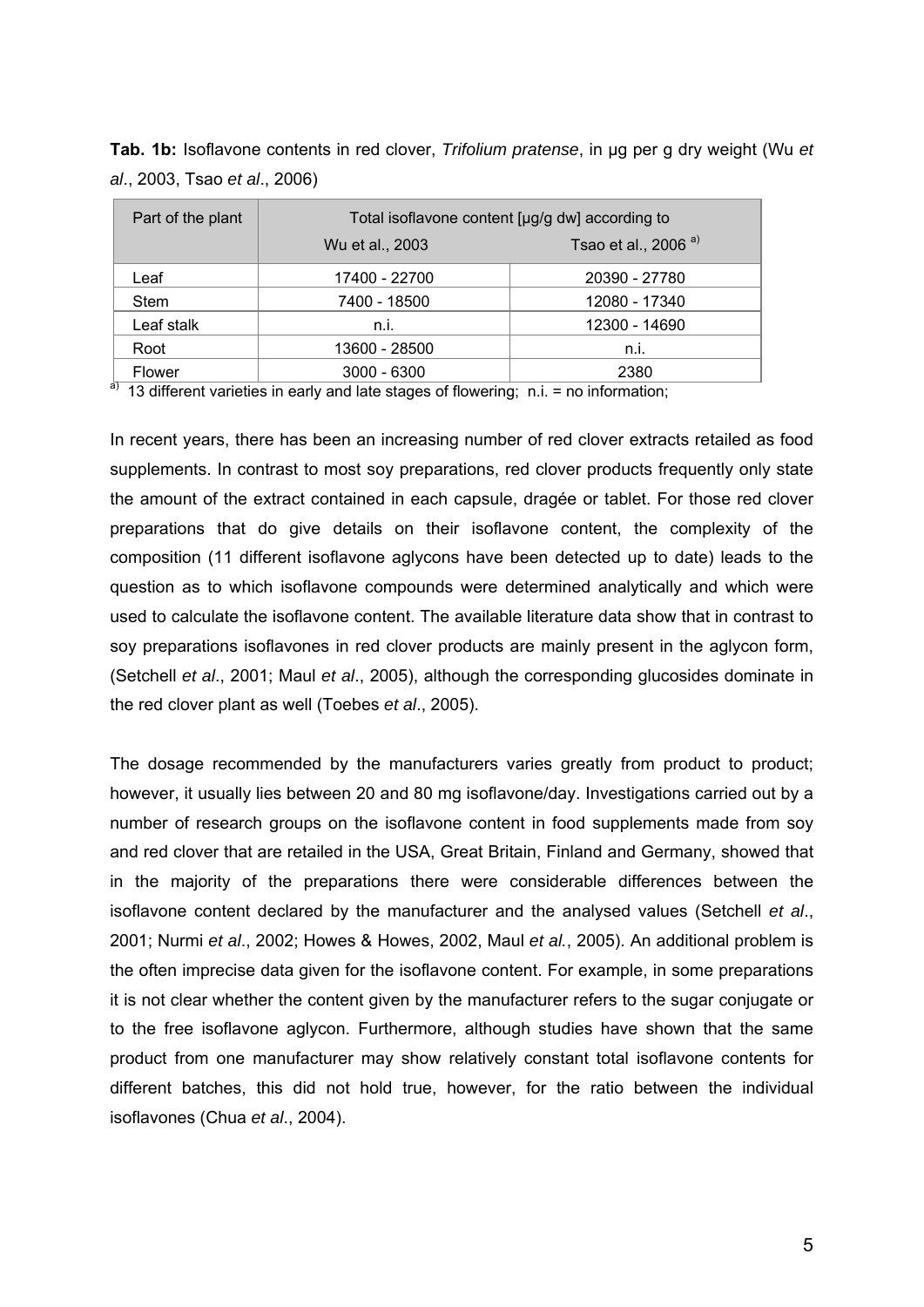## **2. Dietary intakes**

In Asian countries, fermented soy products such as tempeh, miso or natto are part of the traditional diet. This leads to a daily isoflavone intake of about 15-50 mg, predominantly as aglycons. In contrast, soy products are not traditional foods in western industrial countries, and the average daily intake is less than 2 mg isoflavones/day. Table 2 summarises the isoflavone intake in various countries.

| Average<br>isoflavone intake<br>per day in mg | n               | Population group                      | Country                                        | Reference                    |  |
|-----------------------------------------------|-----------------|---------------------------------------|------------------------------------------------|------------------------------|--|
| $<$ 1                                         | >1000           | cross-section                         | Netherlands,<br>UK, Italy,<br>Ireland, Finland | Van Erp-Baart et al.<br>2003 |  |
| 0.76                                          | 964             | post-menopausal<br>women              | <b>USA</b>                                     | De Kleijn et al. 2001        |  |
| 1.78                                          | 111526          | women<br><b>USA</b><br>(21-103 years) |                                                | Horn-Ross et al.<br>2002     |  |
| 12                                            | 25              | vegetarians                           | United Kingdom                                 | Clarke et al. 2003           |  |
| 14.88                                         | 3224 m<br>3475f | cross-section                         | Korea                                          | Kim & Kwon, 2001             |  |
| 25.4                                          | 650             | women<br>(19-86 years)                | China                                          | Mei et al. 2001              |  |
| 31.5-51.4                                     | 1274            | cross-section                         | Japan                                          | Wakai et al. 1999            |  |
| 39.5                                          | 50              | women                                 | Japan                                          | Kimira <i>et al</i> . 1998   |  |
| 47.2                                          | 115             | women<br>(29-78 years)                | Japan                                          | Arai et al., 2000            |  |
| 61                                            | 76 m<br>71 f    | cross-section                         | Singapore                                      | Seow et al., 1998            |  |

**Tab. 2:** Average daily isoflavone intake in various countries

 $f =$  female,  $m =$  male.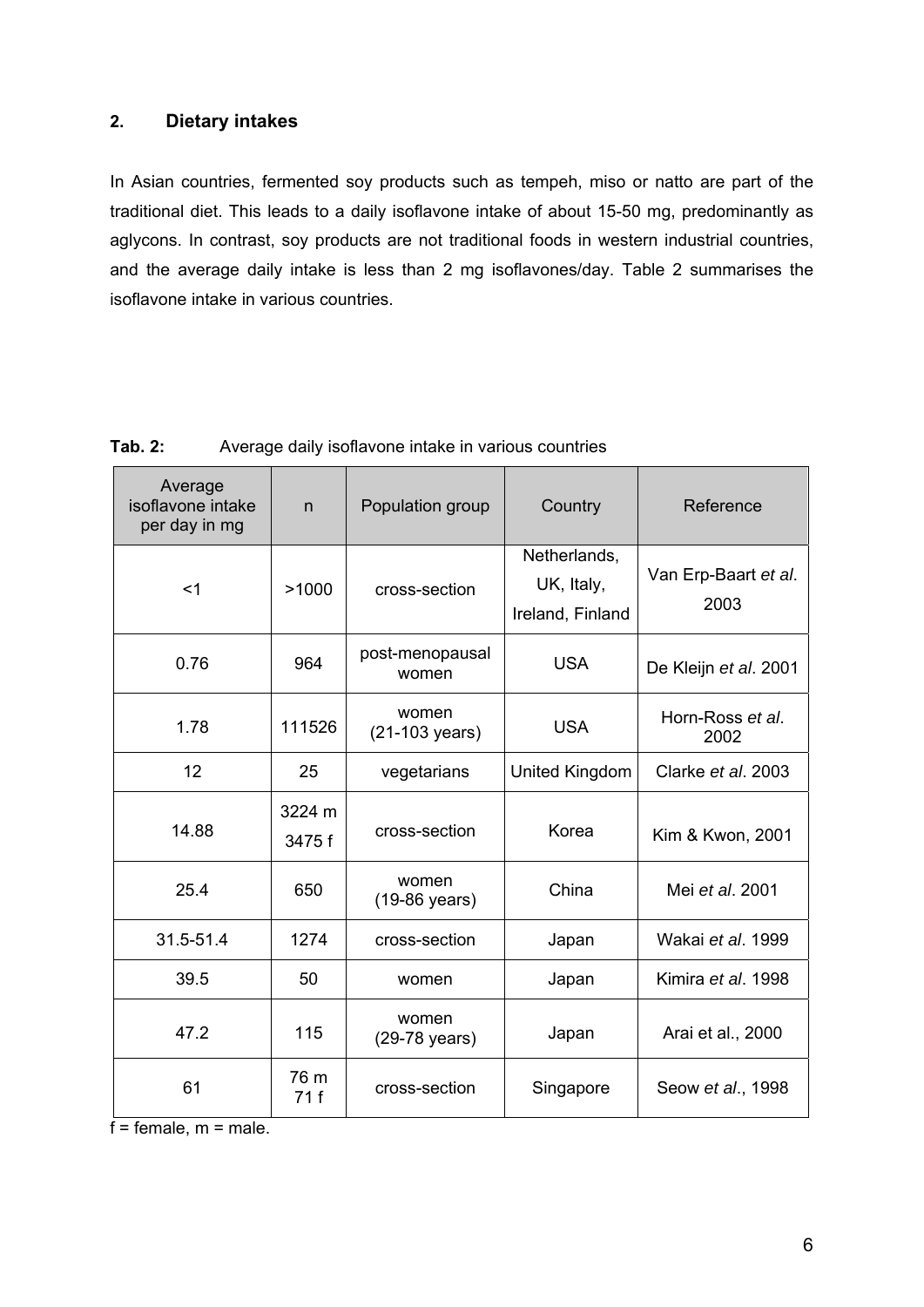### **3. Bioavailability, kinetics and metabolism**

Previous studies on the bioavailability of isoflavones focused on daidzein and genistein. Compared to many other secondary plant metabolites and also to the group of flavonoids, the bioavailability of isoflavones is regarded as being comparatively high. The bioavailability is not only affected by the food matrix, but in particular also by the sugar conjugation.

Depending on the type of soy product, the isoflavones are consumed in form of glucosides (consumption of native soy products such as tofu and soy milk) or predominantly as algycons (consumption of fermented soy products). According to currently available information, if they are consumed as glucosides, the aglycons are cleaved by ß-glucosidases of the small intestine or of the gut microflora. They are metabolised in the intestinal tract as well as in the liver. The intestinal flora metabolically reduces daidzein to dihydrodaidzein, *O*-demethylangolensin and equol; genistein is mainly metabolised to dihydrogenistein and 6'-*O*-demethylangolensin (Fig. 3 and 4). To a lesser extent, daidzein and genistein are monohydroxylated in the liver to produce the catechol metabolites 6-, 8- and 3'-hydroxydaidzein and 6-, 8- and 3'-hydroxy-genistein, respectively (Kulling *et al*., 2002; Rüfer, 2005). Isoflavones are mainly present in plasma as phase-II conjugates in the form of monoglucuronides (Shellnut *et al*., 2002). The fraction of free aglycons in the blood is given as < 3 % in most studies. However, in a few studies the fraction of non-conjugated compounds was found to be as high as 20 % (Zhang *et al*., 2003). Pharmacokinetic studies have shown that after consumption of isoflavones the aglycon fraction initially increases and subsequently decreases, so that in addition to differences in the activity of the phase-II enzymes due to genetic variations the timepoint of the analytical determination is also an important factor (Rüfer, 2005).

Biochanin A and formononetin, the major isoflavones in red clover, are mainly metabolised by a demethylation pathway to genistein and daidzein (Setchell *et al*., 2002; Kulling *et al*., 2003; Heinonen *et al*., 2004). Furthermore, minor amounts of hydroxylated derivatives and reduction products of the primary metabolites daidzein and genistein as well as of the parent compounds, formononetin and biochanin A, occur (Heinonen *et al*., 2004). The metabolism of other isoflavones in red clover, such as irilone, pseudobaptigenin, prunetin, pratensein and calycosin (Fig. 2) has not yet been studied. In addition, there is no data available on the bioavailability of these compounds.

There may be large variations in the metabolism of isoflavones between different individuals, particularly with respect to the formation of equol. These variations depend on the diet, which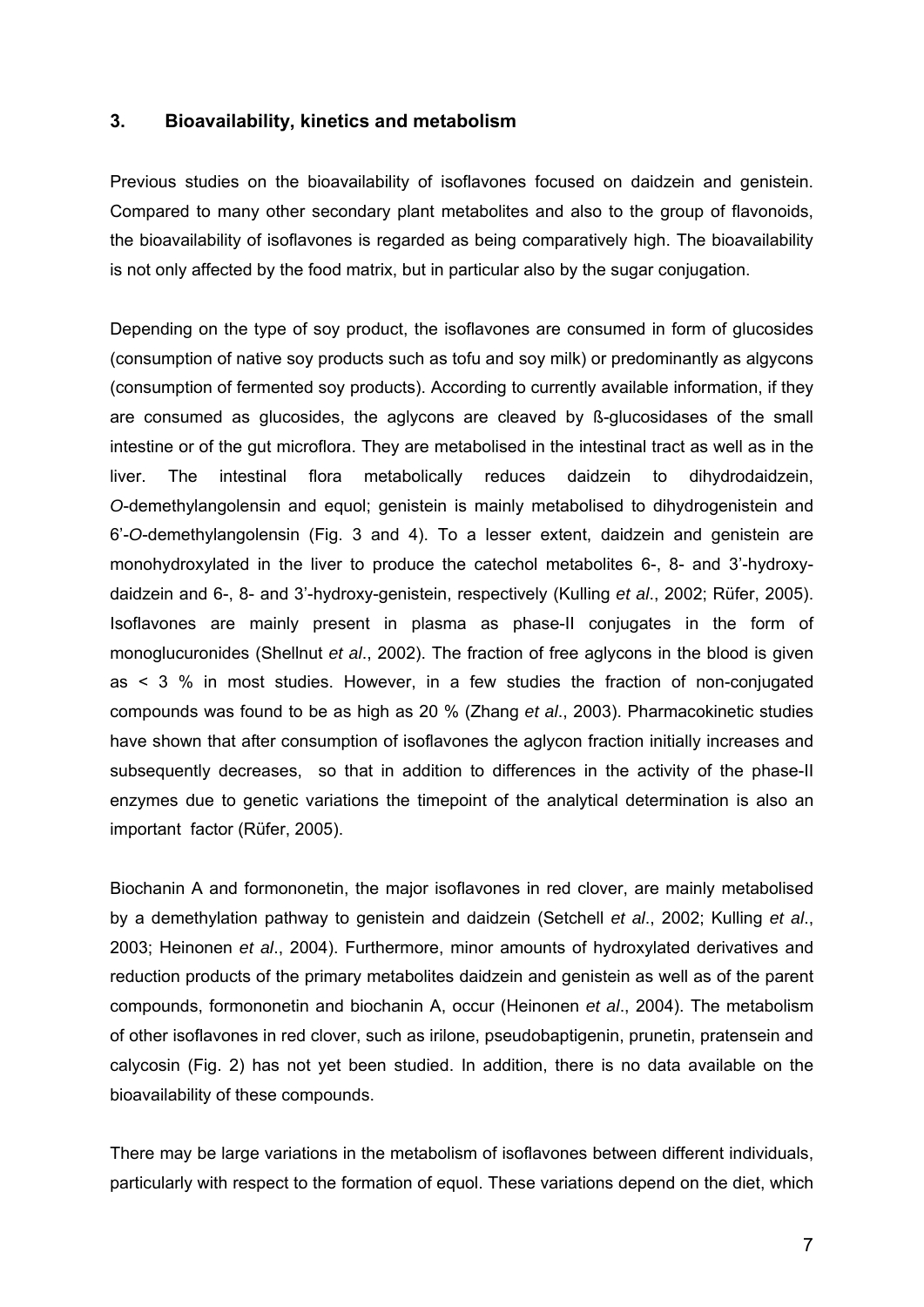influences both, the intestinal microflora as well as the intestinal transit time (Fig. 3). More recent studies suggest that equol is a key metabolite with regard to the biological effect of isoflavones. However, this metabolite is formed from daidzein in the intestinal tract by only about one third of the population. The remaining two thirds metabolise daidzein to dihydrodaidzein and *O*-demethylangolensin (Fig. 3). The formation of different metabolites might lead to substantial differences with respect to biological effects. In addition to the diet, further factors that may influence biotransformation are age, gender as well as the frequency and duration of the intake.



**Fig. 3:** Metabolism of daidzein by intestinal microflora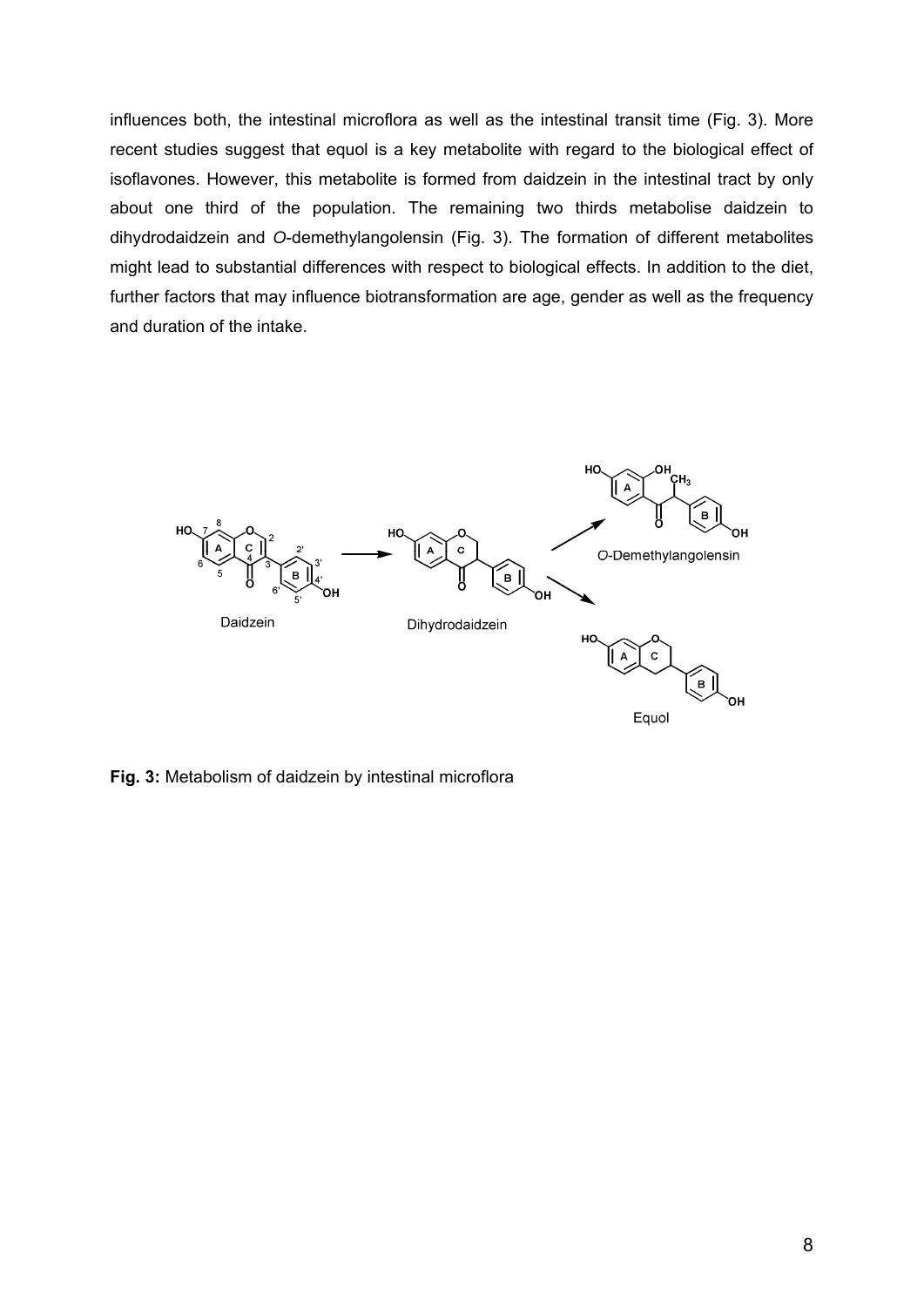

**Fig. 4:** Metabolism of genistein by intestinal microflora

## **Plasma levels**

A "standard" western diet, which usually includes only minor amounts of isoflavones (< 2 mg/day) leads to low total isoflavone plasma concentrations (sum of daidzein, genistein and equol), with an average of approx. 10 nM (Adlercreutz *et al*., 1993). In contrast, in certain Asian population groups with a traditional diet, i.e. regularly consuming soy-based foods, the total isoflavone plasma concentrations are on average 870 nM (Adlercreutz *et al*., 1993). A further study obtained comparable results (Morton *et al*., 2002).

Isoflavone contents have only rarely been determined in human tissues. Isoflavones were detected in the breast tissue of premenopausal women and in the prostate fluid of men after supplementing the test subject's diet with soy products. The concentrations of genistein and daidzein in the breast tissue were comparable to those found in plasma; however, the equol concentrations were higher (Hargreaves *et al*., 1999; Maubach *et al*., 2003). The prostate fluid was found to contain higher concentrations of isoflavones than plasma (Morton *et al*., 1997; Hedlund *et al*., 2005).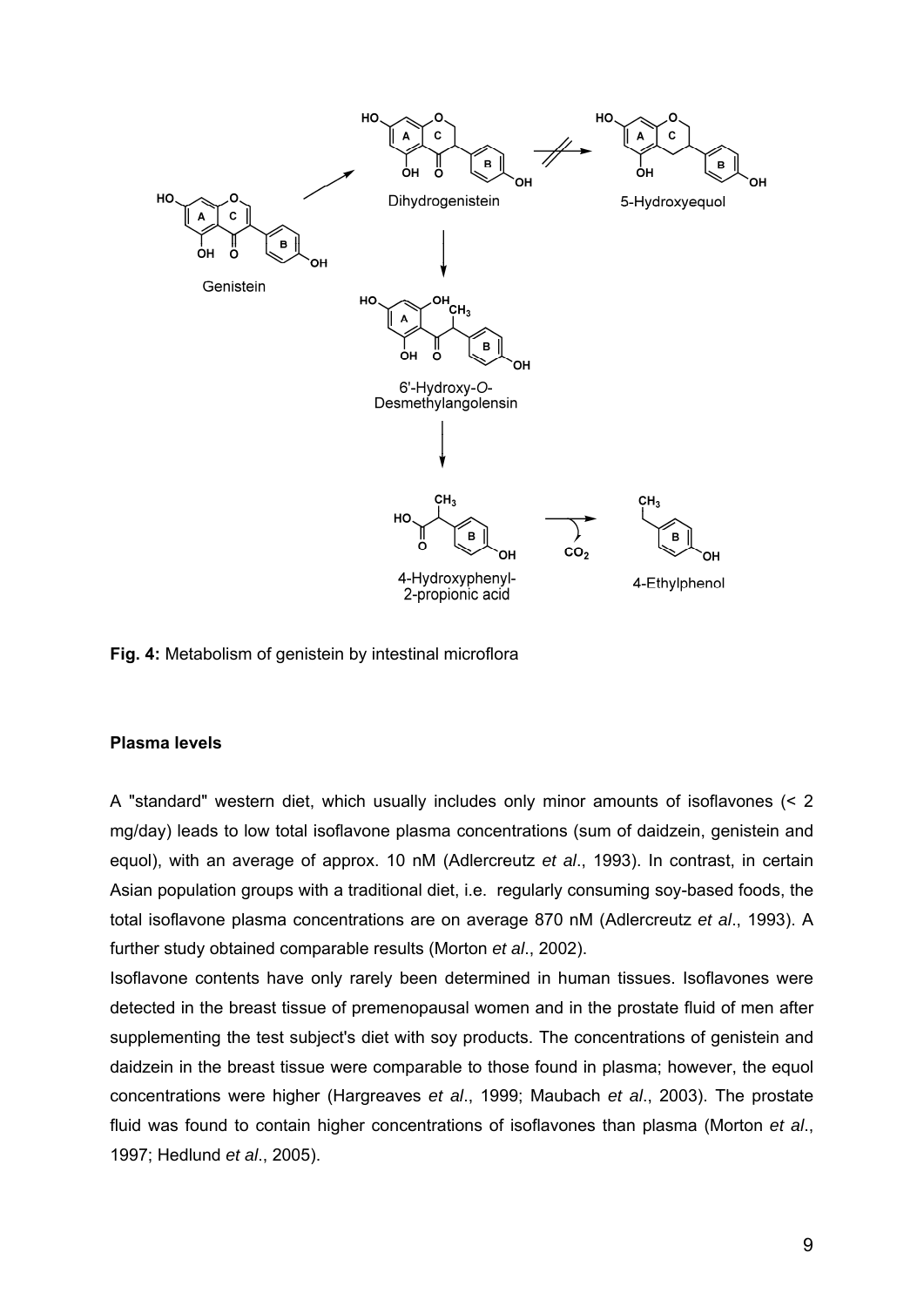Rats administered doses of  $14$ C-labelled genistein exhibited a much higher fraction of free genistein in tissues as compared to plasma levels (Coldham *et al*., 2002). The fraction of free genistein was 49% in the mammary gland tissue of the females, and even as much as 80 or 100 % in the ovaries and the uterus, respectively, compared to less than 5% in the plasma. For humans, it is not known whether the measured plasma concentrations and the distribution of metabolites in the plasma correlate with the amount of the compounds in individual organs, particularly in potential target organs such as breast, prostate, and thyroid. There are no comprehensive data in the literature that give details about isoflavone plasma levels reached after consumption of isoflavone-containing food supplements. In particular, there is frequently a lack of information on the concentration of quantitatively important metabolites. Differences in the preparations with respect to production, starting material and formulation render estimations of the resulting plasma concentrations difficult. Moreover, the ratio between the aglycon and the glycoside fractions is frequently not given. Tables 3 and 4 (see the Annex) summarise the results from individual studies, in which isoflavones were used in a concentrated form as soy or red clover extracts (Tab. 3) or in a highly purified or pure form (Tab. 4). The average values of the maximum plasma concentrations ( $C_{\text{max}}$ ) are given for each isoflavone, calculated as the aglycon equivalent. However, it must be emphasised once again that a large fraction of the isoflavones are present in the plasma as phase-II conjugates and not in a free form.

The studies, in which isoflavone extracts were used, are summarised in Tab. 3. They show that the intake of comparable amounts of isoflavones may lead to marked differences in the maximum plasma concentrations. On the one hand, this may be caused by interindividual differences among the test subjects. On the other hand, different formulations and influences of the associated matrix may also contribute.

Studies with highly purified or pure isoflavones indicate that isoflavones consumed in the glucoside form have a higher bioavailability (Tab. 4). However, this point is still a matter of debate in the literature and is not consistent, for example, with results obtained by Zubik & Meydani (2003, Tab. 3, Nos. 4 and 5). The results of the study by Rüfer (2005) show that metabolites are also present in relevant concentrations and the biological effects mediated by the metabolites must therefore also be taken into account. Furthermore, the findings by Rüfer (2005) show that there were large variations in the concentration of bacterial metabolites (dihydrodaidzein, *O*-demethylangolensin) in the plasma of the test subjects. This indicates that the interindividual variability of the intestinal flora also influences metabolism.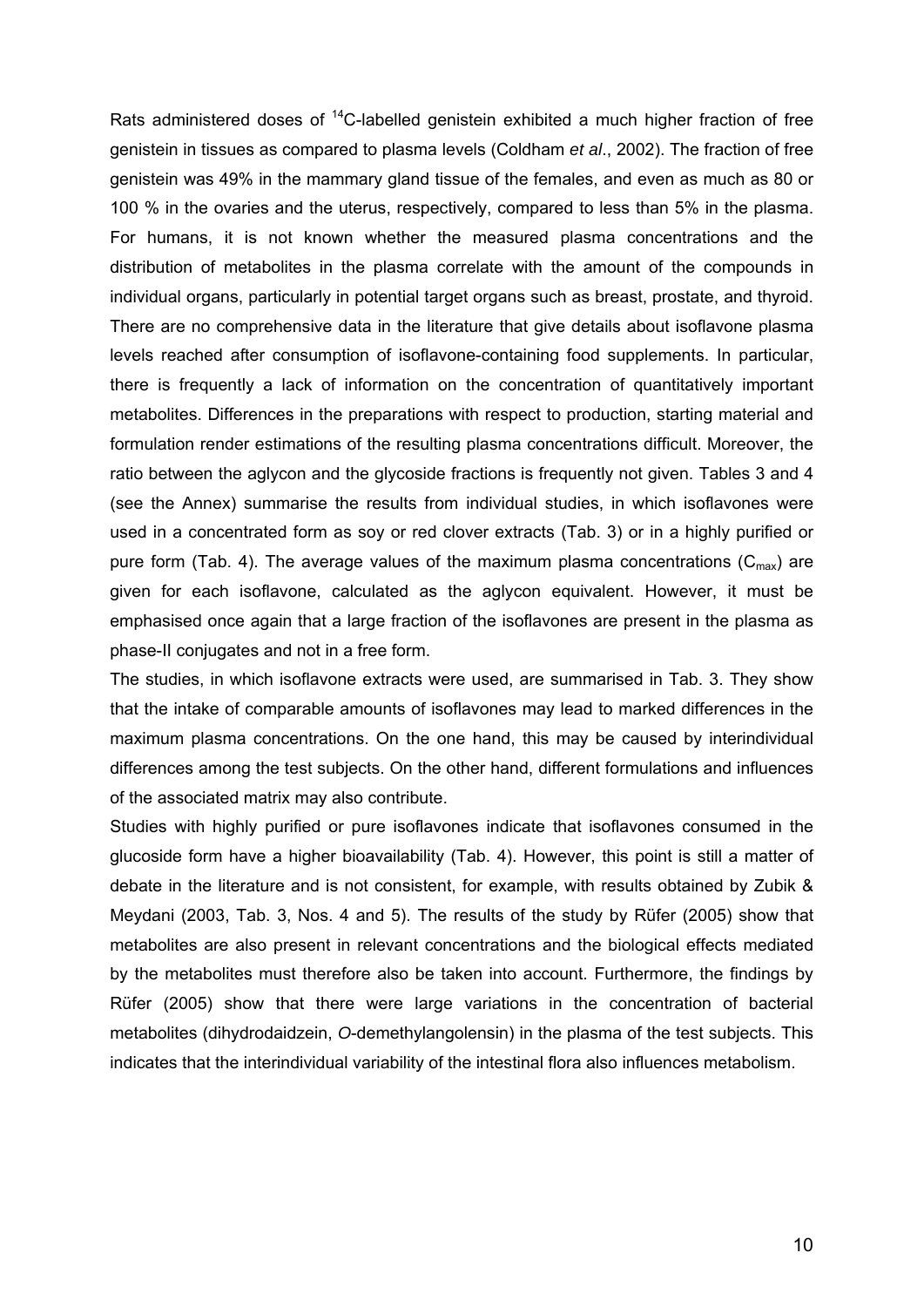## **4. Biological effect and toxicity**

An adequate assessment of the product safety is hampered by the fact that isoflavones can trigger a variety of biological effects that are mediated by completely different cellular targets. Further details are given in the SKLM Opinion "Aspects of Potentially Adverse Effects of Polyphenols/Flavonoids Used in Isolated or Enriched Form" (SKLM, 2005) and in the report by the British Committee on Toxicity of the Food Standards Agency (COT, 2003).

Most studies have focused on the soy isoflavones daidzein and genistein. In some cases their main metabolites have also been investigated. Genistein and daidzein can interfere with hormone homeostasis by interacting with various transport proteins, enzymes and receptors that are directly or indirectly involved in the mediation of hormonal signals. Which effects are triggered by intake levels that are to be expected from consuming food supplements and balanced diets must therefore be studied on a case-by-case basis (SKLM, 2005).

Some of the effects of isoflavones that are described in the literature are discussed in more detail below.

### **4.1 Investigations of the effects of isoflavones on the female breast**

Animal studies have shown that the effects of isoflavones on the female breast greatly depend on the stage of development and the degree of differentiation of the mammary gland tissue (Lamartiniere *et al*., 2002). For example, various research groups have shown that the administration of soy-supplemented feed or the isoflavone genistein in an isolated form to female rats significantly decreased the incidence and growth rate of mammary tumours induced by dimethylbenzanthracene (DMBA) or *N*-methyl-*N*-nitrosourea (MNU), if isoflavone was administered neonatally or before sexual maturation. However if the isoflavone-enriched diet was given at an adult stage of life this protective effect was no longer observed. One possible explanation for this phenomenon is that genistein induces an early or premature differentiation of the mammary gland tissue, rendering this tissue less sensitive to chemical carcinogens (Lamartiniere *et al*., 2002).

Further animal experiments studied the effect of isoflavones on preexisting estrogenreceptorpositive tumour cells. The results showed that the growth of tumour cells can be enhanced by isoflavones. Athymic, ovariectomised nude mice implanted with breast cancer cells (MCF-7 cells) were fed soy protein isolate (SPI) or isolated genistein in an amount equivalent to that in the SPI. The MCF-7 cells started to proliferate more rapidly in these animals than in the control animals given isoflavone-free feed (Ju *et al.*, 2001, 2006). The isoflavone plasma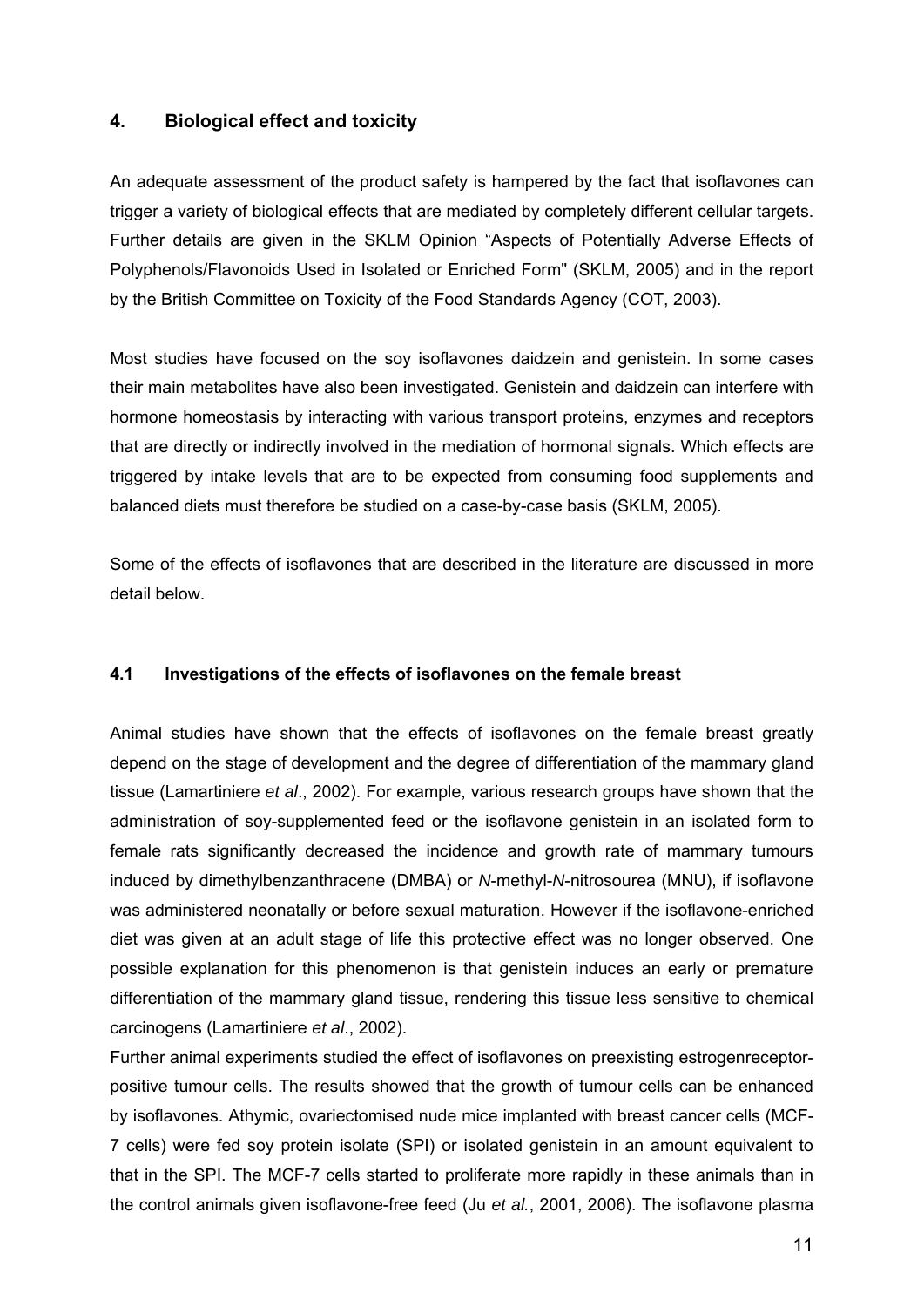concentrations of 1-2  $\mu$ M found in these animal experiments are in a concentration range that can indeed be reached by consuming food supplements. This effect was recently confirmed by another research group (Power *et al*., 2006; Saarinen *et al*., 2006).

Similar results were found in animal experiments aimed to study the effect of isoflavones on mammary tumours induced by MNU in ovariectomised rats (Allred *et al*., 2004). In this case, the genistein-supplemented feed led to a faster growth rate of the tumours when compared to the isoflavone-free feed. As a result of the ovariectomy the endogenous estradiol levels in the rat were comparable to those in post-menopausal women. The genistein levels  $(3.4 \mu M)$ measured in rat plasma lay in a concentration range that can be reached in humans, particularly in those taking highly-dosed isoflavone preparations (dose >1 mg/kg bw) (Tab. 4). There are a few studies cited in the literature that investigated the interaction between isoflavones and tamoxifen. In an experimental animal study, in which MCF-7 cells were implanted into athymic, ovariectomised mice, tamoxifen inhibited estradiol-mediated proliferation of the tumour cells. This effect was abrogated by the simultaneous administration of genistein-enriched feed (Ju *et al*., 2002). In another study with transgenic mice (wild-type erbB-2/neu), treatment with tamoxifen prevented the formation of tumours. This effect was also abrogated by low dose isoflavone-enriched diet (Liu *et al*., 2005).

It has previously been shown that the biological effects of isoflavones in their isolated form are not comparable to the effects of these compounds in a complex food. For example, the estrogenic effect of a soy product (soy flour) with a low degree of processing was compared to a soy extract and to the isolated soy isoflavone genistin (genistein glucoside). The different soy products were adjusted to the same genistein content of 750 ppm and then fed to athymic, ovariectomised nude mice, in which MCF-7 cells had been implanted. The soy flour did not affect the growth of the tumour cells, whereas both, the soy extract as well as the isolated soy isoflavone genistin, increased the proliferation of the MCF-7 cells (Allred *et al*., 2004).

Very few clinical studies have investigated the effect of isoflavones on mammary gland tissue in humans. In a cross-over study with 24 premenopausal women given a 6-month supplementation (genistein dosage: 38 mg/day), the volume of nipple aspirate fluid increased when compared to that of women given an isoflavone-free control diet. Furthermore, a cytological study of epithelial breast cells in the glandular secretion before and after soy supplementation showed hyperplastic cells in 30 % of the women after they had taken the soy product (Petrakis *et al*., 1996). In another study with 19 premenopausal women shortterm supplementation with a soy protein preparation (45 mg isoflavones over 14 days) led to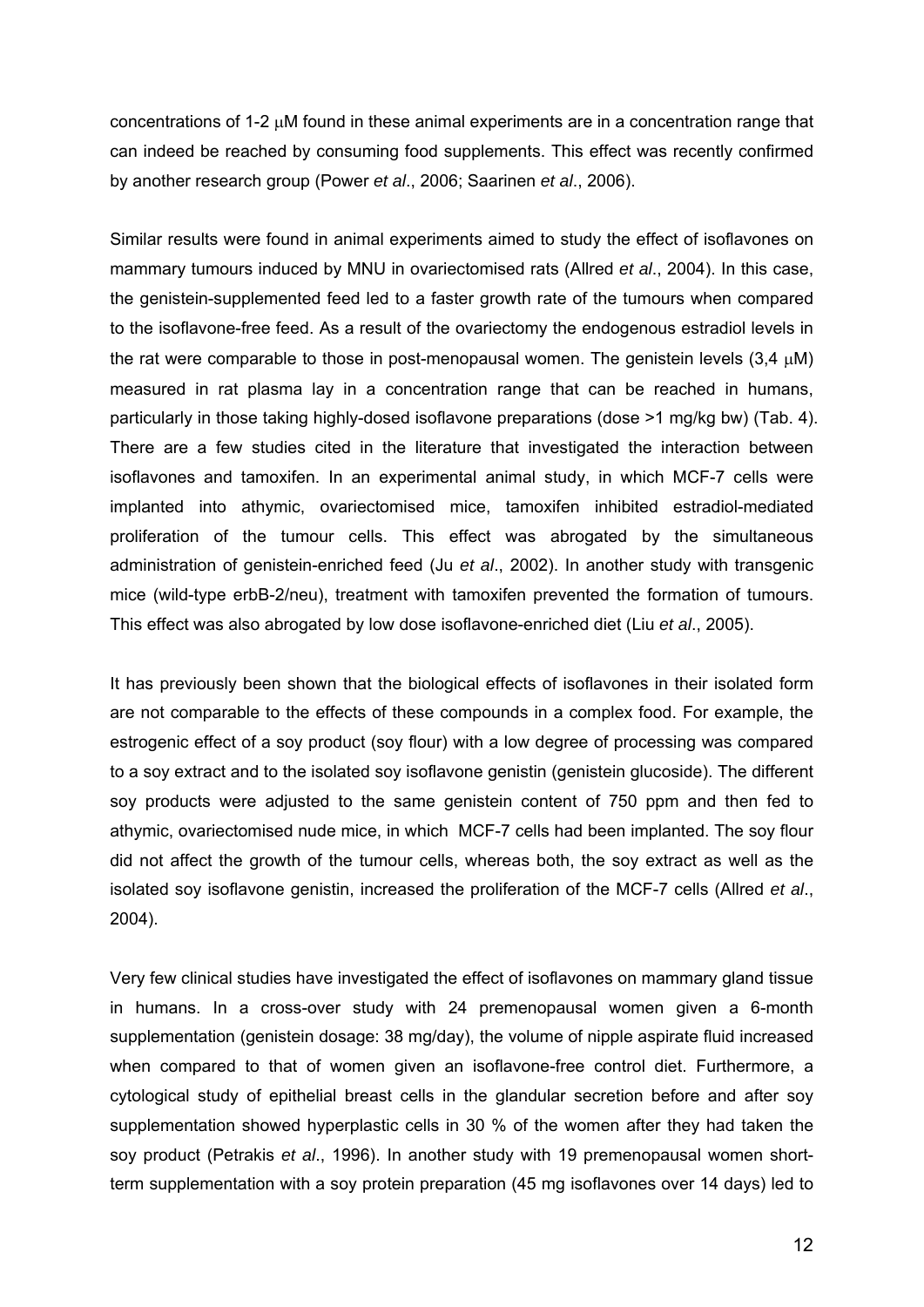a significant increase in breast cell proliferation rate, measured as the thymidine labelling index, and to an increase in the expression of the progesterone receptor (McMichael-Phillips *et al*., 1998). In a further study an analogous supplementation given to 48 premenopausal women lowered the apolipoprotein D level, whereas the pS2 protein in the mammary fluid aspirate was enhanced. However, in cells cultivated from breast biopsies, parameters such as proliferation rate, degree of differentiation, apoptosis rate and Bcl-2 expression remained unchanged (Hargreaves *et al*., 1999).

In view of the difficulties associated with transferring data from animal experiments to humans and because of the very limited number of clinical studies available, it is not possible at present to make a conclusive assessment of the effect of isoflavones on the female breast, particularly regarding the risk of breast cancer in women at elevated risk or the survival time of breast cancer patients (Messina et al., 2006). Available data from prospective studies on the increased intake of isoflavone-containing foods did not indicate a lowering of breast cancer incidence. However, a conclusion that can be drawn from the available data is that isoflavones, particularly at high dosage, can exert an estrogenic stimulus on the mammary gland tissue in women.

#### **4.2 Effect on the thyroid gland**

There is plenty of evidence in the literature to support the correlation between an increased risk of developing goiter and the consumption of soy foods in the presence of an iodine deficiency. This finding has also been confirmed by many experimental animal studies. However, it is not clear whether isoflavones are involved or even responsible for the goitrogenic effect. *In vitro* studies have shown that soy isoflavones themselves can act as a substrate for thyroid peroxidase, i.e. they can be iodinated and therefore can act as competitive substrates (Divi *et al*., 1997). Furthermore, in the case of an iodine deficiency, direct inhibition of the enzyme by covalent binding of the isoflavones has been reported. The half-maximum inhibition ( $IC_{50}$ ) of thyroid peroxidase is already reached at a genistein concentration of 1 μM. To what extent these *in vitro* data are physiologically relevant is under discussion at present.

Inhibition of sulfotransferases represents a second effect exerted by isoflavones in thyroid hormone metabolism. They are inhibited by isoflavones and contribute to the inactivation and elimination of thyroid hormones and to the reutilization of iodine in the human thyroid gland (Ebmeier and Anderson 2004).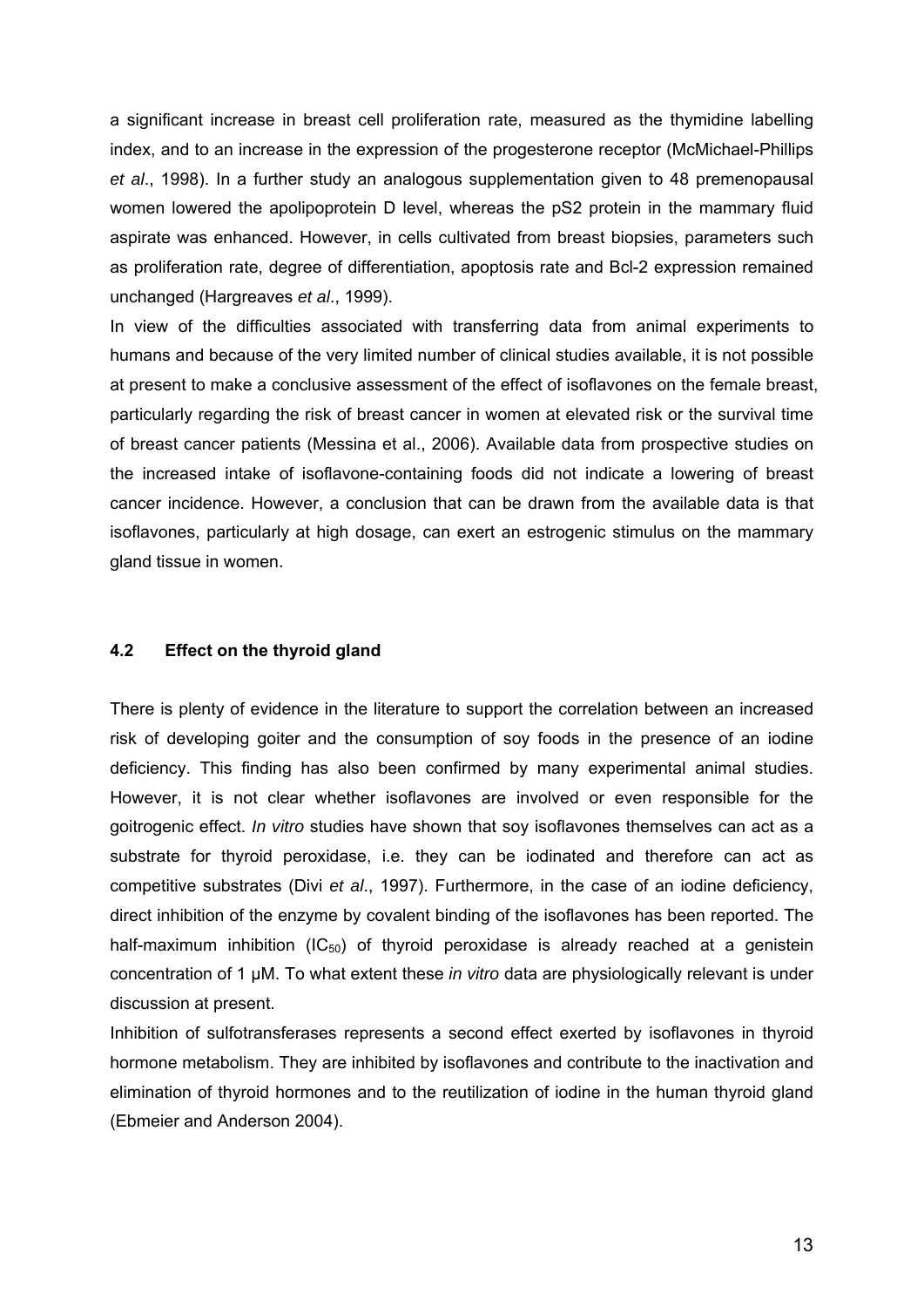A third target of isoflavones in the thyroid hormone system is transthyretin (TTR, formerly known as thyroxine-binding prealbumin, TBPA). TTR binds up to 20% of the thyroxine (T4) in the serum, and is also involved in distributing T4 throughout the body and preventing T4 excretion by the kidneys. TTR is the most important thyroid hormone-binding protein in cerebrospinal fluid (CSF). Genistein and related (iso)flavones are highly effective in inhibiting binding of TTR to T4 and T3 ( $K_d$  = 40 nM, equimolar to T4 binding) in serum and CSF and they may thus alter the distribution of thyroid hormones in the body (Green et al., 2005; Radovic et al., 2006). Particularly during the early embryonic and postnatal development of the brain, for which TTR-bound and -transported thyroid hormones are key regulators, interference with TTR-T4 binding by isoflavonoids e.g. from soy-based infant formulae could lead to adverse effects.

Data from epidemiological and clinical studies suggest that the consumption of soy foods is unlikely to have an adverse effect on the thyroid gland if the iodine intake is adequate. On the other hand, data from animal experiments indicate that if there is an iodine deficiency or hypothyreosis (hypoactivity of the thyroid gland) in combination with an extremely high intake of isoflavones, an adverse effect on the thyroid gland cannot be excluded (Doerge & Sheehan, 2002). An experimental animal study with rats showed that a high intake of soy combined with an iodine deficiency led to a synergistic effect with respect to the development of hyperplasia of the thyroid gland (Ikeda *et al*., 2000). In women, the incidence of subclinical thyroid hypofunction increases with age. About 10 % of all women over the age of 55 suffer from subclinical hypothyroidism (Vanderpump & Tunbridge, 2002). Thus, especially postmenopausal women, representing the main target group for isoflavone-containing food supplements, are considered at risk with regard to potential side-effects in the thyroid gland.

Furthermore, effects of isoflavones in humans with lifelong dependence on thyroid hormone T4 substitution cannot be assessed at present. Such humans include, for example those, born without a functioning thyroid gland (1 in 3500 live births world-wide) or those having had their thyroid gland completely or partially removed due to a thyroid tumour or to a Morbus Basedow-type hyperthyroidism. This group, predominantly female (3:1), have no thyroid hormone reservoir in the gland itself. Therefore, isoflavonoid-induced interferences in the binding of the daily dose of thyroxine to TTR may have an unfavourable effect on the stabilisation of a normal thyroid hormone level and on thyroid hormone bioavailability, particularly if isoflavone concentrates are taken. There is an urgent need for studies regarding the interference of isoflavones with thyroid hormone homeostasis within these populations.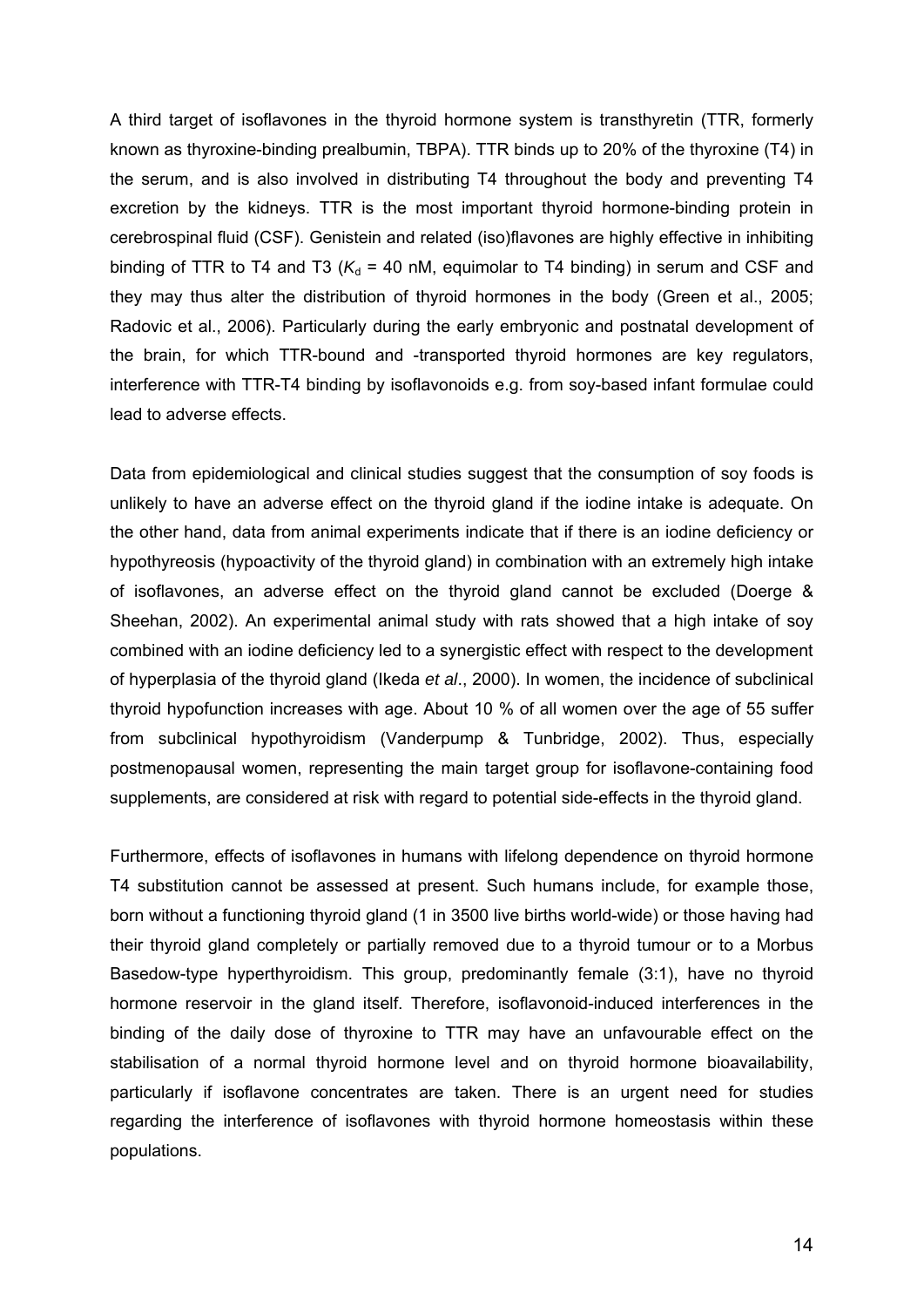### **5. Assessment**

Isoflavone products based on soy and red clover are currently marketed as food supplements or dietary foods for special medical purposes. However, such preparations should only be consumed (applied as foods) if their safety has been proved. In traditional Asian soy products that have been fermented, such as tempeh and miso, most of the isoflavones are present as their aglycons, exhibiting different bioavailability and pharmacokinetics when compared to the corresponding glycosides.

Based on data available in the literature, the safety of such products cannot be derived. There are two main reasons for this:

1. The potential of isoflavones to trigger adverse health effects and the dose-dependency of such effects have not been adequately studied up to the present time. For example, red clover preparations contain isoflavone compounds that have not yet been studied with respect to their biological effects and metabolism.

2. Presently marketed isoflavone preparations from soy and red clover not only differ quantitatively with respect to their total isoflavone content, but also qualitatively with respect to their isoflavone spectrum (ratios between individual isoflavones, ratio of free isoflavones to glycosidically bound isoflavones) and with respect to the associated matrix. Safety assessment requires, however, accurate knowledge of the composition of the preparations. A safety assessment based on scientific criteria, as already recommended by the SKLM in previous opinions on polyphenols/flavonoids (SKLM, 2005), functional foods (SKLM, 2005) and food supplements with constituents other than vitamins and minerals (SKLM, 2006), thus requires a case-by-case evaluation.

Postmenopausal women are to be regarded as a particular risk group for undesirable effects associated with the intake of isoflavone preparations:

1. An increased cancer risk associated with hormone replacement therapy in postmenopausal women has been observed in large-scale clinical studies (Women's Health Initiative Study WHI, 2002; Women's Health Initiative Memory Study, 2003; Million Women Study, 2003). Cancer statistics show that breast cancer is the most common type of cancer in women. The probability of developing breast cancer increases with age: 75% of all breast cancer patients are postmenopausal women over the age of 50 (Working Group on Population-based Cancer Registries in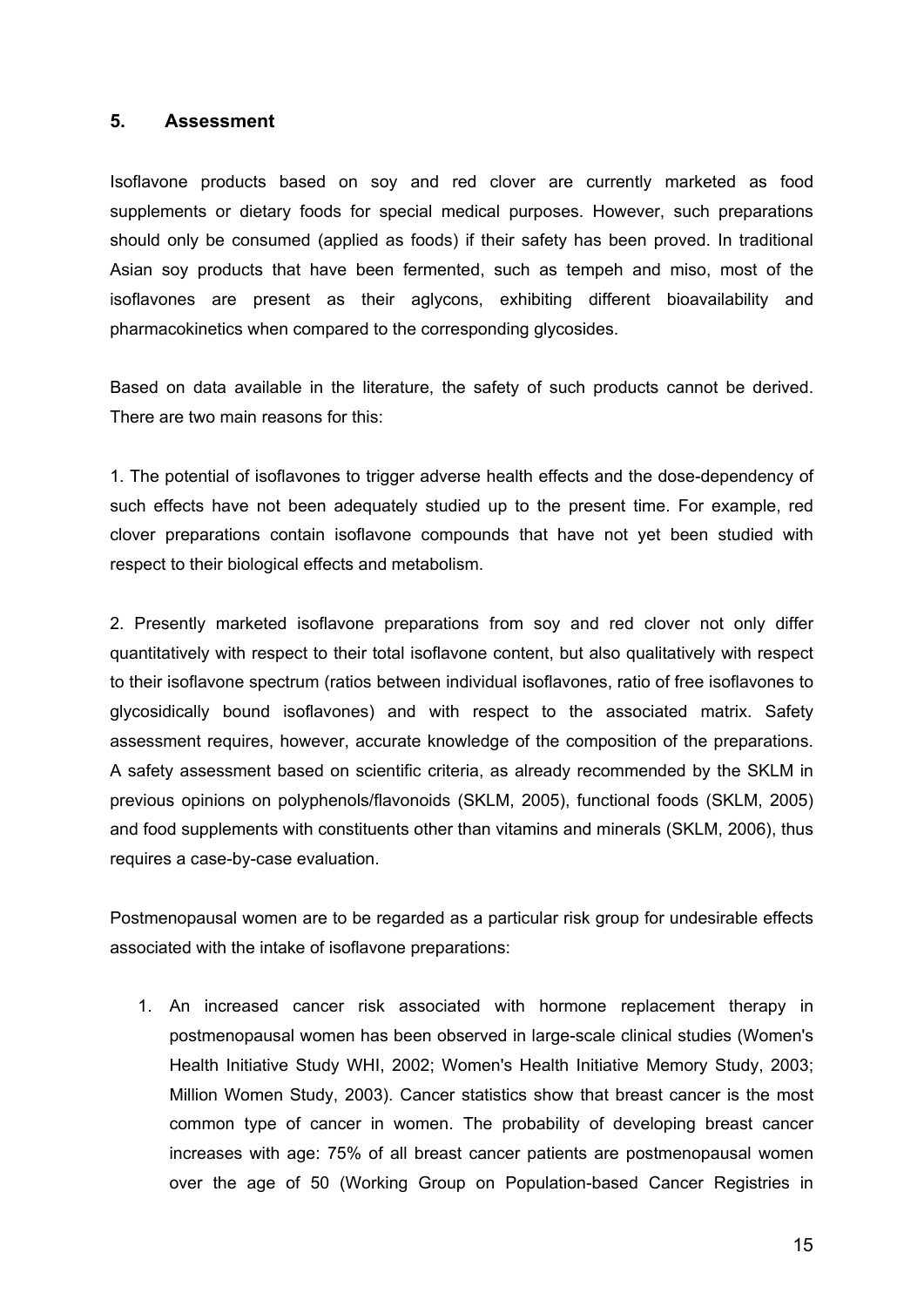Germany, 2004). The results summarised here do not allow to exclude, for example, an estrogenic stimulus, also encompassing a growth stimulus on premalignant or malignant cells as a consequence of an increased intake of isoflavone preparations.

2. The risk of developing subclinical hypothyroidism in women increases with age. On the basis of currently available data, it cannot be excluded that this risk is increased by the consumption of isoflavone preparations.

## **6. Research needs and gaps of knowledge**

In the opinion of the SKLM there is a need for scientific research to improve the database for risk assessment concerning isoflavones in food supplements and dietary foods for special medical purposes. This applies in particular to the following topics:

- Survey of reliable and current data on the consumption of such products and on the associated isoflavone intake
- Study of the influence of matrix components and formulation on the bioavailability of isoflavones
- Measurement of the isoflavone concentration in plasma and other compartments, particularly of concentrations in human tissues
- Analytical characterisation of red clover products (systematic studies)
- Study of red clover isoflavones, including the minor components, with respect to biotransformation and toxic potential.
- Development of biomarkers to study the effect of isoflavones on breast tissue in women with an increased risk of breast cancer
- Elucidation of the role played by isoflavones in mediating goitrogenic effects, particularly in combination with iodine deficiency (postmenopausal women), and elucidation of the mechanisms involved in the potential adverse effects of isoflavones on the thyroid hormone axis
- Research adressing potential adverse health effects of isoflavones in patients without a functioning thyroid gland and in patients dependent on thyroid hormone substitution; elucidation of the underlying mechanisms
- Identification of further potential risk groups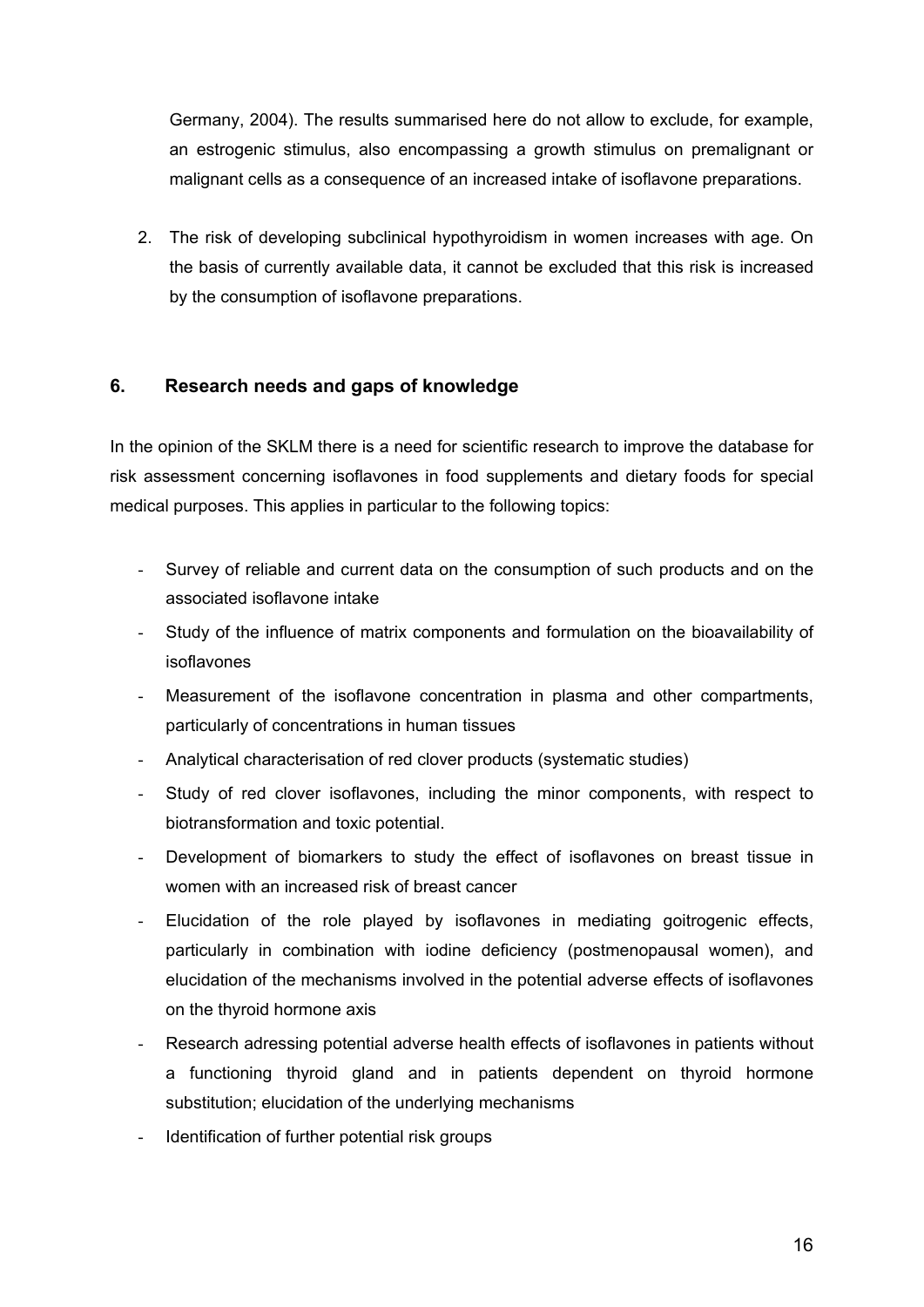## **7. Conclusion/Recommendation**

A round table meeting "Phytoestrogens in food supplements and dietary foods for special medical purposes" was held on  $20^{th}$  /  $21^{st}$  November 2008. The following experts participated:

Gerhard Eisenbrand (chair), Hildegard Bauer-Aymanns, Verónique Coxam, Patrick Diel, Martina Dören, Jan-Ake Gustafsson, William G. Helferich, Hans-Georg Joost, Josef Köhrle, Sabine Kulling, Alfonso Lampen, Leane Lehmann, Tonghua Liu, Sari Mäkelä, Doris Marko, Doris Mayer, Yuanjiang Pan, Andrea Renggli, Klaus Richter, Christian Steffen, Günter Vollmer, Wolfram Wuttke, Ming-Yong Xie Piwen Zhao

The SKLM conclusions and recommendations from 2006 were discussed and, at the plenary meeting on 20<sup>th</sup> February 2009, confirmed in the following version:

Biological effects connected with the intake of isoflavones in an isolated, highly dosed or enriched form are not comparable to those associated with the intake of isoflavones in complex foods, as is the case for the consumption of soy-based foods in Asian countries. The safety of isoflavone preparations based on soy and red clover as food supplements or as dietary foods for special medical purposes cannot be derived from the traditional use of soy-based foods. The potential of isoflavones in such products to cause adverse health effects and the dose-dependency of such effects have not yet been adequately studied. Moreover, the exact composition of the preparations (total isoflavone content, isoflavone spectrum, associated matrix) is usually not known or standardised, so that each individual case requires a separate safety assessment based on scientific criteria. Such criteria have already been formulated by the SKLM for functional foods and for food supplements containing constituents other than vitamins and minerals (SKLM, 2005 and 2006). The SKLM expresses the view that particular problems might be associated with the intake of isoflavones by postmenopausal women, since they represent the main target group for these preparations, but also are considered at particular risk with regard to undesirable side-effects. Therefore, the currently available data do not allow a conclusive assessment of the effect of isoflavones on the breast tissue of women with an increased risk of breast cancer. It is possible that isoflavones may negatively impact existing or as yet undetected breast cancer. Furthermore, isoflavones may enhance the risk to develop a subclinical hypothyroidism and may contribute to goiter development/formation.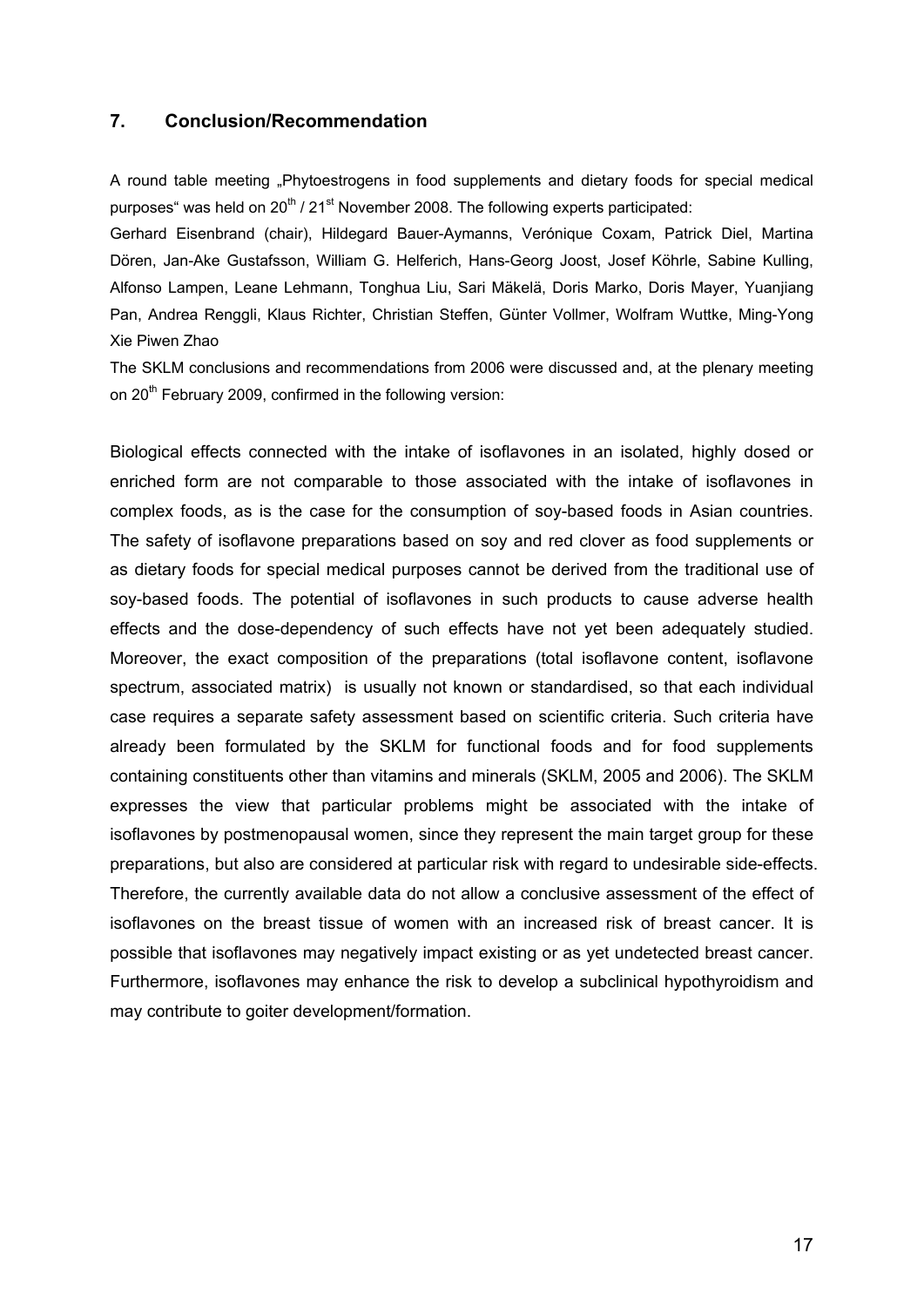## **8. References**

**Adlercreutz** H, Fotsis T, Lampe J, Wahala K, Makela T, Brunow G, Hase T (1993) Quantitative determination of lignans and isoflavonoids in plasma of omnivorous and vegetarian women by isotope dilution gas chromatography-mass spectrometry. Scand J Clin Lab Invest Suppl, 215:5-18.

**Agostoni** C, Axelsson I, Goulet O, Koletzko B, Michaelsen KF, Puntis J, Rieu D, Rigo J, Shamir R, Szajewska H, Turck D. (2006) ESPGHAN Committee on Nutrition: Soy protein infant formulae and follow-on formulae. J Pediatr Gastroenterol Nutr, 42(4): 352-6

**Allred** CD, Allred KF, Ju YH, Goeppinger TS, Doerge DR, Helferich WG (2004) Soy processing influences growth of estrogen-dependent breast cancer tumors. Carcinogenesis, 25:1649-57.

**Allred** CD, Allred KF, Ju YH, Clausen LM, Doerge DR, Schantz SL, Korol DL, Wallig MA, Helferich WG (2004) Dietary genistein results in larger MNU-induced, estrogen-dependent mammary tumors following ovariectomy of Sprague-Dawley rats. Carcinogenesis, 25:211-8.

**Arai** Y, Watanabe S, Kimira M, Shimoi K, Mochizuki R, Kinae N (2000) Dietary intakes of flavonols, flavones and isoflavones by Japanese women and the inverse correlation between quercetin intake and plasma LDL cholesterol concentration. J Nutr, 130:2243-50.

**Arbeitsgemeinschaft** Bevölkerungsbezogener Krebsregister in Deutschland (Hrsg.) Krebs in Deutschland. Häufigkeiten und Trends.  $4^{\text{th}}$  Auflage, 2004, http://www.rki.de/KREBS.

**Block** JR, Mand RH, Howard HW, Bauer CD & Anderson DW (1961) The curative action of iodine on soybean goiter and the changes in the distribution of iodoamino acids in the serum and in the thyroid gland digests. Arch Biochem Biophys, 93:15-24.

**Bloedon** LT, Jeffcoat AR, Lopaczynski W, Schell MJ, Black TM, Dix KJ, Thomas BF, Albright C, Busby MG, Crowell JA, Zeisel SH (2002) Safety and pharmacokinetics of purified soy isoflavones: single-dose administration to postmenopausal women. Am J Clin Nutr, 76:1126- 37.

**Böhles** HJ, Fusch C, Henker J, Koletzko B, Kersting M, Maaser RG, Manz F, Pohlandt F, Przyrembel H, Brägger C, Baehler P, Baenziger O, Belli D, Deleze G, Furlano R, Laimbacher J, Roulet M, Spalinger J, Studer P. (2006) Ernährungskommission der Deutschen Gesellschaft für Kinder- und Jugendmedizin und der Ernährungskommission der Schweizerischen Gesellschaft für Pädiatrie: Zur Verwendung von Säuglingsnahrungen aus Sojaeiweißbasis. Monatsschr Kinderheilkunde; in print [DOI10.1007/s00112-006-1409-1 Online Date Thursday, August 31, 2006]

**Busby** MG, Jeffcoat AR, Bloedon LT, Koch MA, Black T, Dix KJ, Heizer WD, Thomas BF, Hill JM, Crowell JA, Zeisel SH (2002) Clinical characteristics and pharmacokinetics of purified soy isoflavones: single-dose administration to healthy men. Am J Clin Nutr, 75:126- 36.

**Chua** R, Anderson K, Chen J, Hu M (2004) J Altern Complement Med, 10 :1053-60.

**Clarke** DB, Lloyd AS, Botting NP, Oldfield MF, Needs PW, Wiseman H (2002) Measurement of intact sulfate and glucuronide phytoestrogen conjugates in human urine using isotope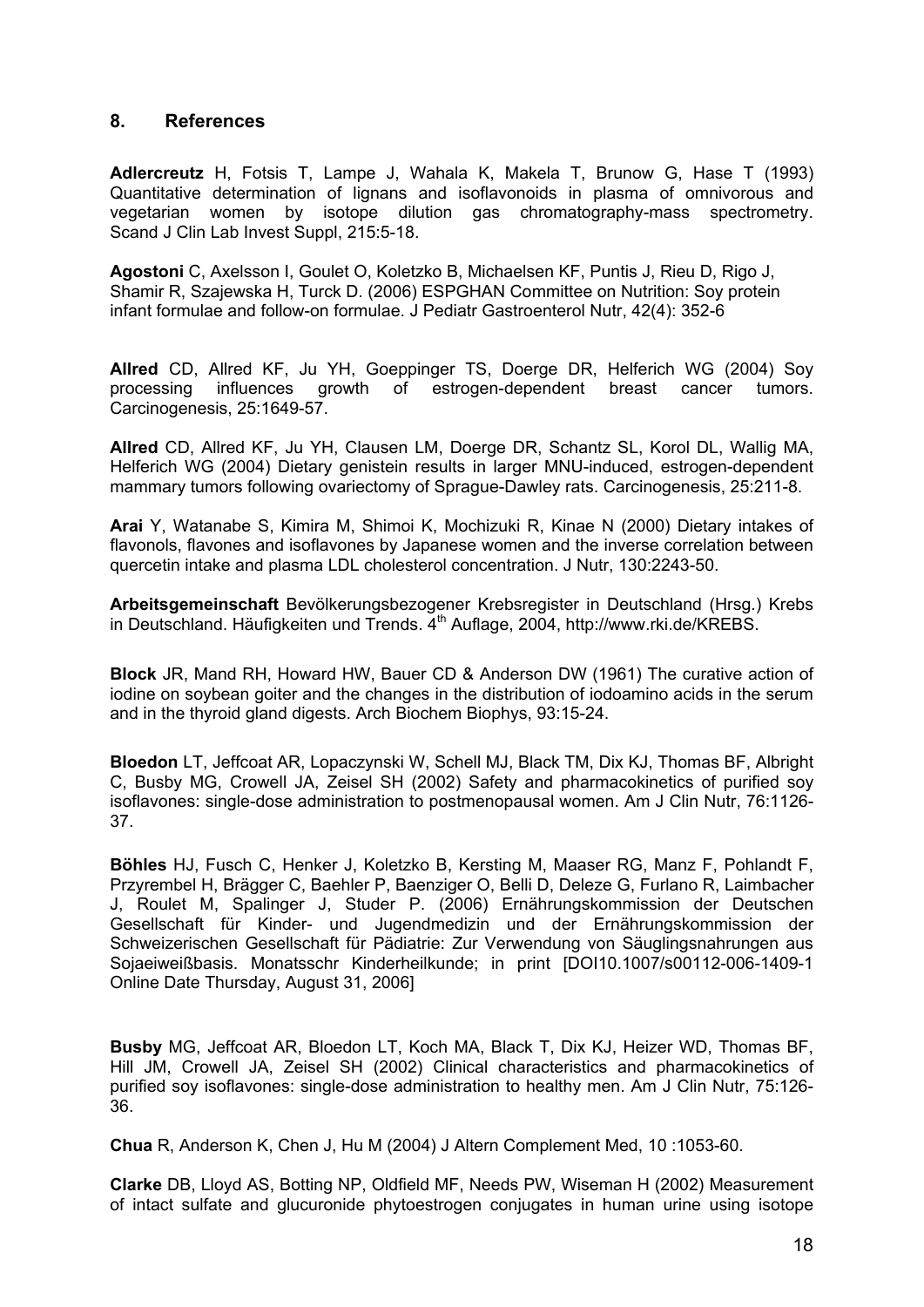dilution liquid chromatography-tandem mass spectrometry with [13C(3)]isoflavone internal standards. Anal Biochem, 309:158-72.

**Coldham** NG, Zhang AQ, Key P, Sauer MJ. (2002) Absolute bioavailability of  $I^{14}$ Cl genistein in the rat; plasma pharmacokinetics of parent compound, genistein glucuronide and total radioactivity. Eur J Drug Metab Pharmacokinet, 27:249-58.

**Committee on Toxicity** (COT) of the Food Standards Agency (2003), www.food.gov.uk/science/ouradvisors/toxicity/COTwg/wg\_phyto/

**de Kleijn** MJ, van der Schouw YT, Wilson PW, Adlercreutz H, Mazur W, Grobbee DE, Jacques PF (2001) Intake of dietary phytoestrogens is low in postmenopausal women in the United States: the Framingham study (1-4). J Nutr, 131:1826-32.

**Divi** RL, Chang HC, Doerge DR (1997) Anti-thyroid isoflavones from soybean: isolation, characterization, and mechanisms of action. Biochem Pharmacol, 54:1087-96.

**Doerge** DR, Sheehan DM (2002) Goitrogenic and estrogenic activity of soy isoflavones. Environ Health Perspect, 110 (Suppl 3):349-53.

**Ebmeier** CC, Anderson RJ (2004) Human thyroid phenol sulfotransferase enzymes 1A1 and 1A3: activities in normal and diseased thyroid glands, and inhibition by thyroid hormones and phytoestrogens. J Clin Endocrinol Metab, 89:5597-5605.

**Fang** N, Yu S, Badger TM (2004) Comprehensive phytochemical profile of soy protein isolate. J Agric Food Chem, 52:4012-20.

**Franke** AA, Custer LJ, Cerna CM, Narala K (1995) Rapid HPLC analysis of dietary phytoestrogens from legumes and from human urine. PSEBM, 208:18-27.

**Franke** AA, Hankin JH, Yu MC, Maskarinec G, Low SH, Custer LJ (1999) Isoflavone levels in soy foods consumed by multiethnic populations in Singapore and Hawaii. J Agric Food Chem, 47:977-986.

**Green** NS, Foss TR, Kelly JW (2005) Genistein, a natural product from soy, is a potent inhibitor of transthyretin amyloidosis. PNAS, 102:14545-14550.

**Hargreaves** DF, Potten CS, Harding C, Shaw LE, Morton MS, Roberts SA, Howell A, Bundred NJ (1999) Two-week dietary soy supplementation has an estrogenic effect on normal premenopausal breast. J Clin Endocrinol Metab, 84:4017-24.

**Heinonen** SM, Wahala K, Adlercreutz H (2004) Identification of urinary metabolites of the red clover isoflavones formononetin and biochanin A in human subjects. J Agric Food Chem, 52:6802-9.

**Hedlund** TE, Maroni PD, Ferucci PG, Dayton R, Barnes S, Jones K, Moore R, Ogden LG, Wahala K, Sackett HM, Gray KJ (2005) Long-term dietary habits affect soy isoflavone metabolism and accumulation in prostatic fluid in caucasian men. J Nutr, 135:1400-6.

**Horn-Ross** PL, Hoggatt KJ, Lee MM. (2002) Phytoestrogens and thyroid cancer risk: the San Francisco Bay Area thyroid cancer study. Cancer Epidemiol Biomarkers Prev, 11:43-9.

**Horn-Ross** PL, Barnes S, Lee M, Coward L, Mandel JE, Koo J, John EM, Smith M 2000 Assessing phytoestrogen exposure in epidemiologic studies: development of a database (United States), Cancer Causes Control, 11: 289-298.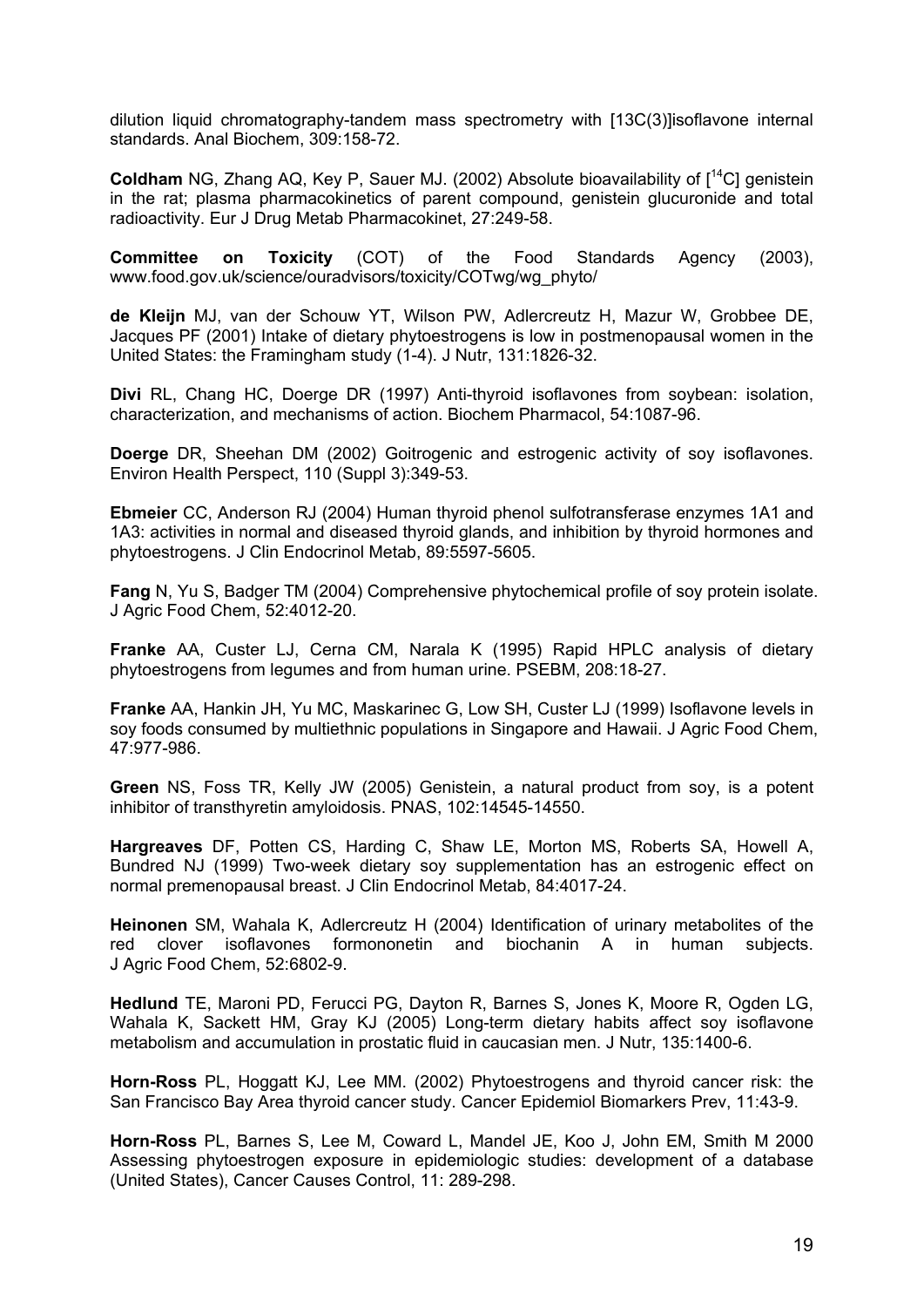**Howes** J, Waring M, Huang L, Howes LG (2002) Long-term pharmacokinetics of an extract of isoflavones from red clover (Trifolium pratense). J Altern Complement Med, 8:135-42.

**Howes** JB, Howes LG (2002) Content of isoflavone-containing preparations. Med J Aust, 176:135-6.

**Hydovitz** JD (1960) Occurrence of goiter in an infant on a soy diet. N Engl J Med, 262:351- 353.

**Ikeda** T, Nishikawa A, Imazawa T, Hirose M (2000) Dramatic synergism between excess soybean intake and iodine deficiency on the development of rat thyroid hyperplasia. Carcinogenesis, 21:707-713.

**Jayagopal** V, Albertazzi P, Kilpatrick ES, Howarth EM, Jennings PE, Hepburn DA, Atkin SL. (2002) Beneficial effects of soy phytoestrogen intake in postmenopausal women with type 2 diabetes. Diabetes Care, 25:1709-14.

**Ju** YH, Allred CD, Allred KF, Kargo KL, Doerge DR, Helferich WG (2001) Physiological concentrations of dietary genistein dose-dependently stimulate growth of estrogendependent human breast cancer (MCF-7) tumors implanted in athymic nude mice. J Nutr, 131:2957-2962.

**Ju** YH, Doerge DR, Allred KF, Allred CD, Helferich WG (2002) Dietary genistein negates the inhibitory effect of tamoxifen on growth of estrogen-dependent human breast cancer (MCF-7) cells implanted in athymic mice. Cancer Res, 62:2474-7.

**Ju** YH, Allred KF, Allred CD, Helferich WG (2006) Genistein stimulates growth of breast cancer cells in a novel, postmenopausal animal model, with low plasma estradiol concentrations. Carcinogenesis, 27:1292-1299.

**Kay** T, Kimura M, Nishing K & Itokawa Y (1988) Soyabean, goitre, and prevention. J Trop Pediatr, 34:110-113.

**Kiely** M, Faughan M, Wähälä K, Brants H, Mulligan A (2003) Phyto-oestrogen levels in foods: the design and construction of the VENUS database, Br J Nutr, 89: S19-S23.

**Kim** J, Kwon C (2001) Estimated dietary isoflavone intake of Korean population based on National Nutrition Survey. Nutr Res, 21:947-953.

**Kimira** M, Arai Y, Shimoi K, Watanabe S (1998) Japanese intake of flavonoids and isoflavonoids from foods. J Epidemiol, 8:168-75.

**Klein** KO (1998) Isoflavones, soy-based infant formulas, and relevance to endocrine function. Nutr Rev, 56:193-204.

**Köhrle** J (2000) Flavonoids as a risk factor for goiter and hypothyroidism. In The thyroid and environment. Proceedings of the Merck European Thyroid Symposium pp. 41-63 [F Péter, WM Wiersinga, U Hostalek, editors] Stuttgart, New York: Schattauer.

**Krebs** EE, Ensrud KE, MacDonald R, Wilt TJ (2004) Phytoestrogens for treatment of menopausal symptoms: a systematic review. Obstet Gynecol, 104:824-36.

**Kulling** SE, Lehmann L, Metzler M (2002) Oxidative metabolism and genotoxic potential of major isoflavone phytoestrogens. J Chromatogr B Analyt Technol Biomed Life Sci, 777:211-8.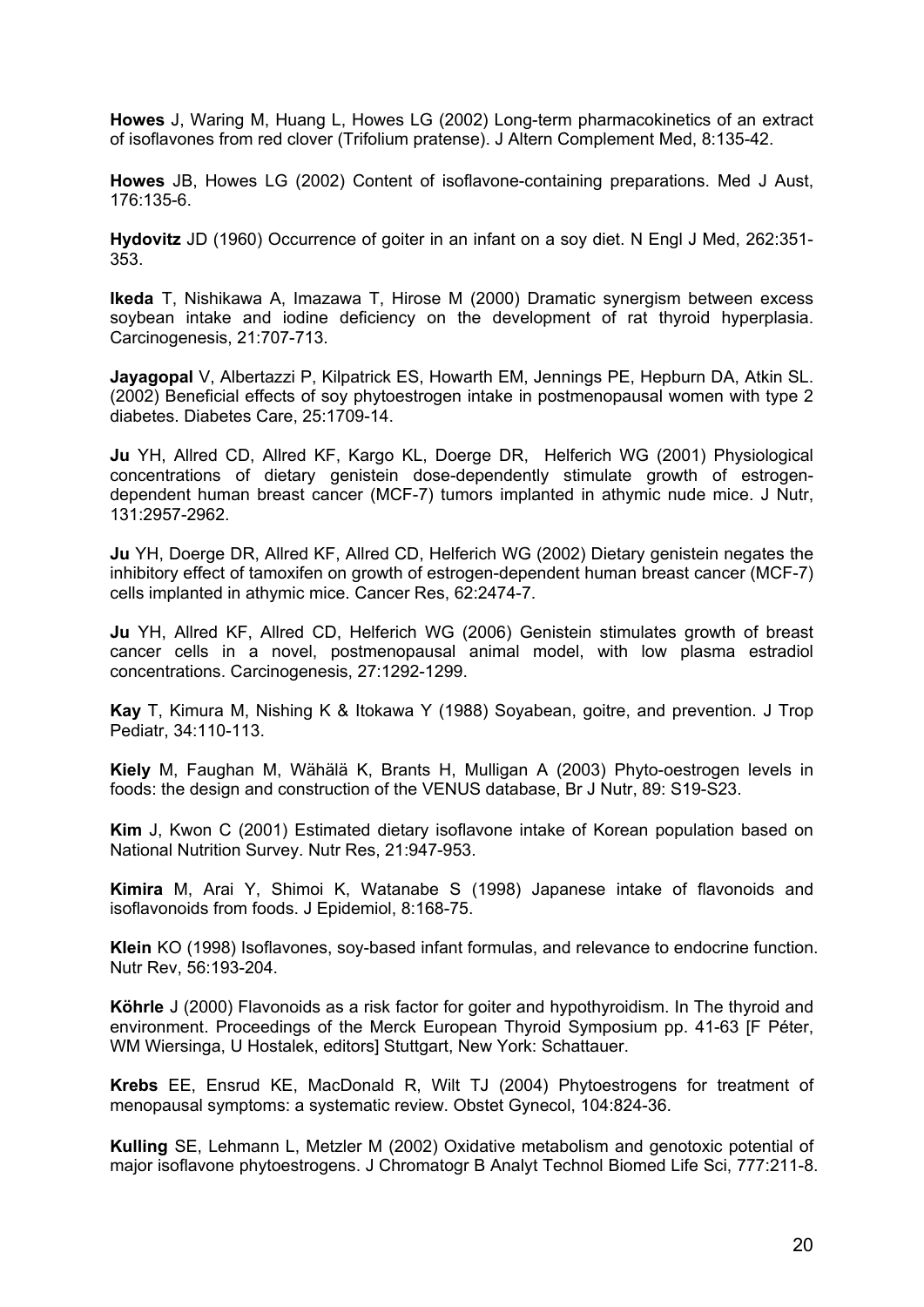**Lamartiniere** CA, Cotroneo MS, Fritz WA, Wang J, Mentor-Marcel R, Elgavish A (2002) Genistein chemoprevention: timing and mechanisms of action in murine mammary and prostate. J Nutr, 132:552S-558S.

**Liggins** J, Bluck LJC, Runswick S, Atkinson C, Coward WA, Bingham SA (2000a) Daidzein and genistein contents of fruits and nuts. J Nutr Biochem, 11: 326-331.

**Liggins** J, Bluck LJC, Runswick S, Atkinson C, Coward WA, Bingham SA (2000b) Daidzein and genistein contents of vegetables. Br J Nutr, 84:717-725.

**Liu** B, Edgerton S, Yang X, Kim A, Ordonez-Ercan D, Mason T, Alvarez K, McKimmey C, Liu N, Thor A (2005) Low-dose dietary phytoestrogen abrogates tamoxifen-associated mammary tumor prevention. Cancer Research, 65:879-86.

**Maubach** J, Bracke ME, Heyerick A, Depypere HT, Serreyn RF, Mareel MM, De Keukeleire D. (2003) Quantitation of soy-derived phytoestrogens in human breast tissue and biological fluids by high-performance liquid chromatography. J Chromatogr B Analyt Technol Biomed Life Sci, 784:137-44.

**Maul** R, Wollenweber JF, Kulling SE (2005) Phytoestrogens from soy and red clover preparations - well characterized dietary supplements? In: T. Eklund, M. Schwarz, H. Steinhart, H.-P. Thier, P. Winterhalter (Eds.), Proceedings of Euro Food Chem XIII, Plenum Publishers, New York, Vol. 1, 68-71.

**Mazur** WM, Duke JA, Wähälä K, Rasku S, Adlercreutz H (1998) Isoflavonoids and lignans in legumes: Nutritional and health Aspects in humans. Nutr Biochem, 9:193-200.

**McMichael-Phillips** DF, Harding C, Morton M, Roberts SA, Howell A, Potten CS, Bundred NJ (1998) Effects of soy-protein supplementation on epithelial proliferation in histologically normal human breast. A, J Clin Nutr, 68:1431S-6S.

**Mei** J, Yeung SS, Kung AW (2001) High dietary phytoestrogen intake is associated with higher bone mineral density in postmenopausal but not premenopausal women. J Clin Endocrinol Metab, 86:5217-21.

**Merritt** RJ, Jenks BH (2004) Safety of soy-based infant formulas containing isoflavones: the clinical evidence. J Nutr, 134:1220-1224.

**Messina** M, McCaskill-Stevens W, Lampe JW (2006) Addressing the soy and breast cancer relationship: review, commentary, and workshop proceedings. J Natl Cancer Inst, 98 (18): 1275-84.

**Morton** MS, Chan PS, Cheng C, Blacklock N, Matos-Ferreira A, Abranches-Monteiro L, Correia R, Lloyd S, Griffiths K (1997) Lignans and isoflavonoids in plasma and prostatic fluid in men: samples from Portugal, Hong Kong, and the United Kingdom. Prostate, 32:122-8.

**Morton** MS, Arisaka O, Miyake N, Morgan LD, Evans BAJ (2002) Phytoestrogen concentration in serum from Japanese men and women over forty years of age. J Nutr, 132:3168-3171.

**Murphy** PA, Song T, Buseman G, Barua K, Beecher GR, Trainer D, Holden J (1999) Isoflavones in retail and institutional soy foods. J Agric Food Chem, 47: 2697-2704.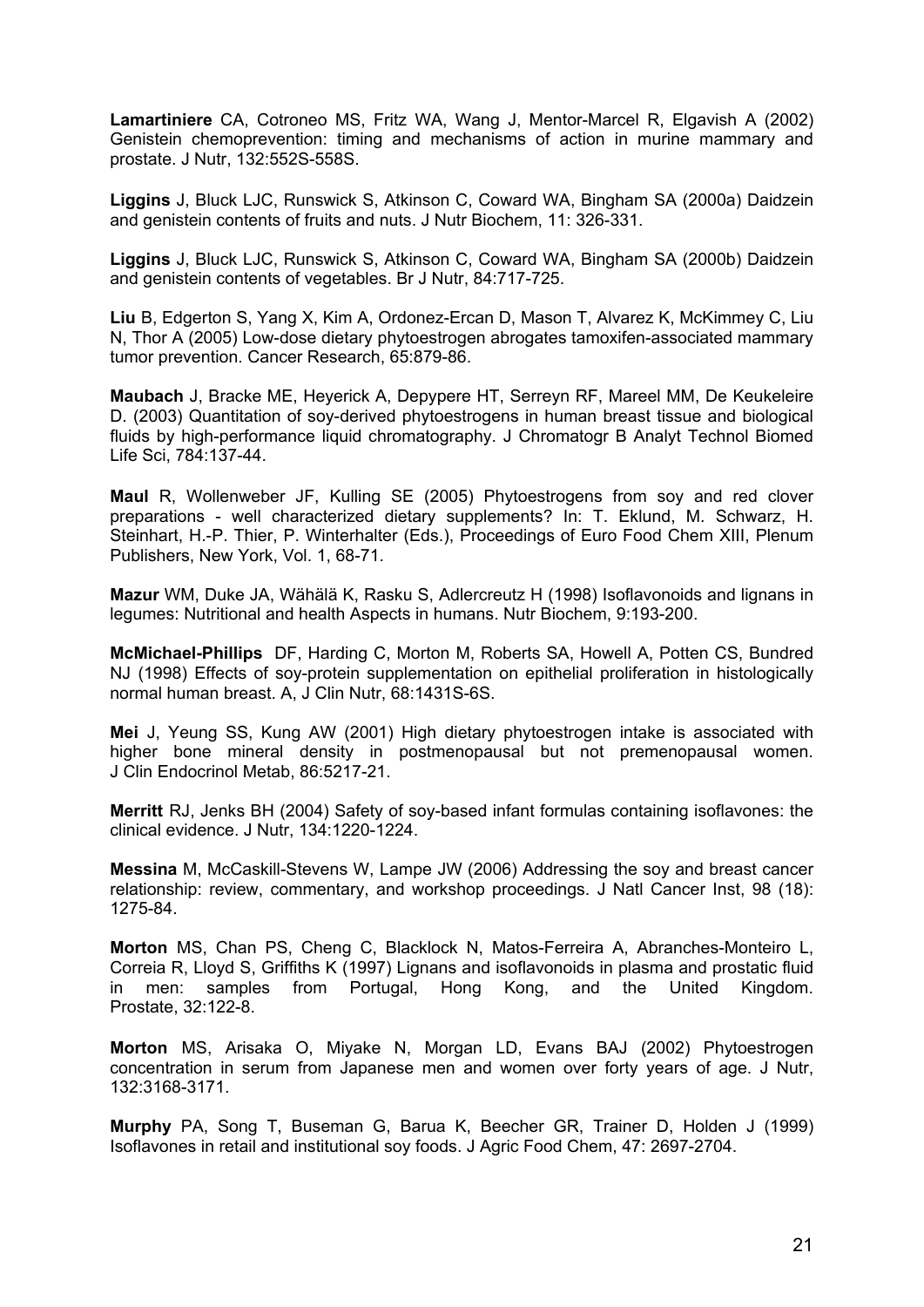**Nakamura** Y, Tsuji S, Tonogai Y (2000) Determination of the levels of isoflavonoids in soybeans and soy-derived foods and estimation of isoflavonoids in the Japanese daily diet. J AOAC Int, 83:635-650.

**Nurmi** T, Mazur W, Heinonen S, Kokkonen J, Adlercreutz H (2002) Isoflavone content of the soy based supplements. J Pharm Biomed Anal, 28:1-11.

**Petrakis** NL, Barnes S, King EB, Lowenstein J, Wiencke J, Lee MM, Miike R, Kirk M, Coward L (1996) Stimulatory influence of soy protein isolate on breast secretion in pre- and postmenopausal women. Cancer Epidemiol Biomarkers Prev, 5:785-94.

**Pinchera** A, MacGillivray MH, Crawford JD & Freeman AG (1965) Thyroid refractoriness in an athyreotic cretin fed soybean formula. N Engl J Med, 273:83-87.

**Power** KA, Saarinen NM, Chen JM, Thompson LU (2006) Mammalian lignans enterolactone and enterodiol, alone and in combination with the isoflavone genistein, do not promote the growth of MCF-7 xenografts in ovariectomized athymic nude mice. Int J Cancer, 118:1316-20.

**Radović** B, Mentrup M, Köhrle J (2006) Genistein and other soy isoflavones are potent ligands for transthyretin in serum and cerebrospinal fluid. Br J Nutr 95 (6):1171-6.

**Ripp** JA (1961) Soybean-induced goiter. Am J Dis Child, 102:106-109.

**Rupp** H, Zoller O, Zimmerli B (2000) Bestimmung der Isoflavone Daidzein und Genistein in sojahaltigen Produkten, Mitteilungen aus Lebensmitteluntersuchung und Hygiene, 91:175- 182.

**Rüfer** CE (2005) Bioverfügbarkeit, Metabolismus und biologische Aktivität von Isoflavonen und deren Metaboliten. Dissertion, Department of Chemistry and Biosciences, University of Karlsruhe (Germany).

**Rüfer** CE, Möseneder J, Bub A, Winterhalter P, Kulling SE (2005) Bioavailability of the soybean isoflavone daidzein in the aglycone and glucoside form. In: Macromolecules and their degradation products in food - Physiological, analytical and technological aspects. T. Eklund, M. Schwartz et al. (Eds.), Plenum Publishers, Vol. 1, 53-56, ISBN 3-936028-31-1.

**Saarinen** NM, Power K, Chen J, Thompson LU (2006) Flaxseed attenuates the tumor growth stimulating effect of soy protein in ovariectomized athymic mice with MCF-7 human breast cancer xenografts. Int J Cancer, 119:925-31.

**Seow** A, Shi CY, Franke AA, Hankin JH, Lee HP, Yu MC (1998) Isoflavonoid levels in spot urine are associated with frequency of dietary soy intake in a population-based sample of middle-aged and older Chinese in Singapore. Cancer Epidemiol Biomarkers Prev, 7:135-40.

**Setchell** KD, Brown NM, Desai P, Zimmer-Nechemias L, Wolfe BE, Brashear WT, Kirschner AS, Cassidy A, Heubi JE (2001) Bioavailability of pure isoflavones in healthy humans and analysis of commercial soy isoflavone supplements. J Nutr, 131:1362S-75S.

**Setchell** KD, Brzezinski A, Brown NM, Desai PB, Melhem M, Meredith T, Zimmer-Nechimias L, Wolfe B, Cohen Y, Blatt Y (2005) Pharmacokinetics of a slow-release formulation of soybean isoflavones in healthy postmenopausal women. J Agric Food Chem, 53:1938-44.

**Shelnutt** SR, Cimino CO, Wiggins PA, Ronis MJ, Badger TM (2002) Pharmacokinetics of the glucuronide and sulfate conjugates of genistein and daidzein in men and women after consumption of a soy beverage. Am J Clin Nutr, 76: 588-594.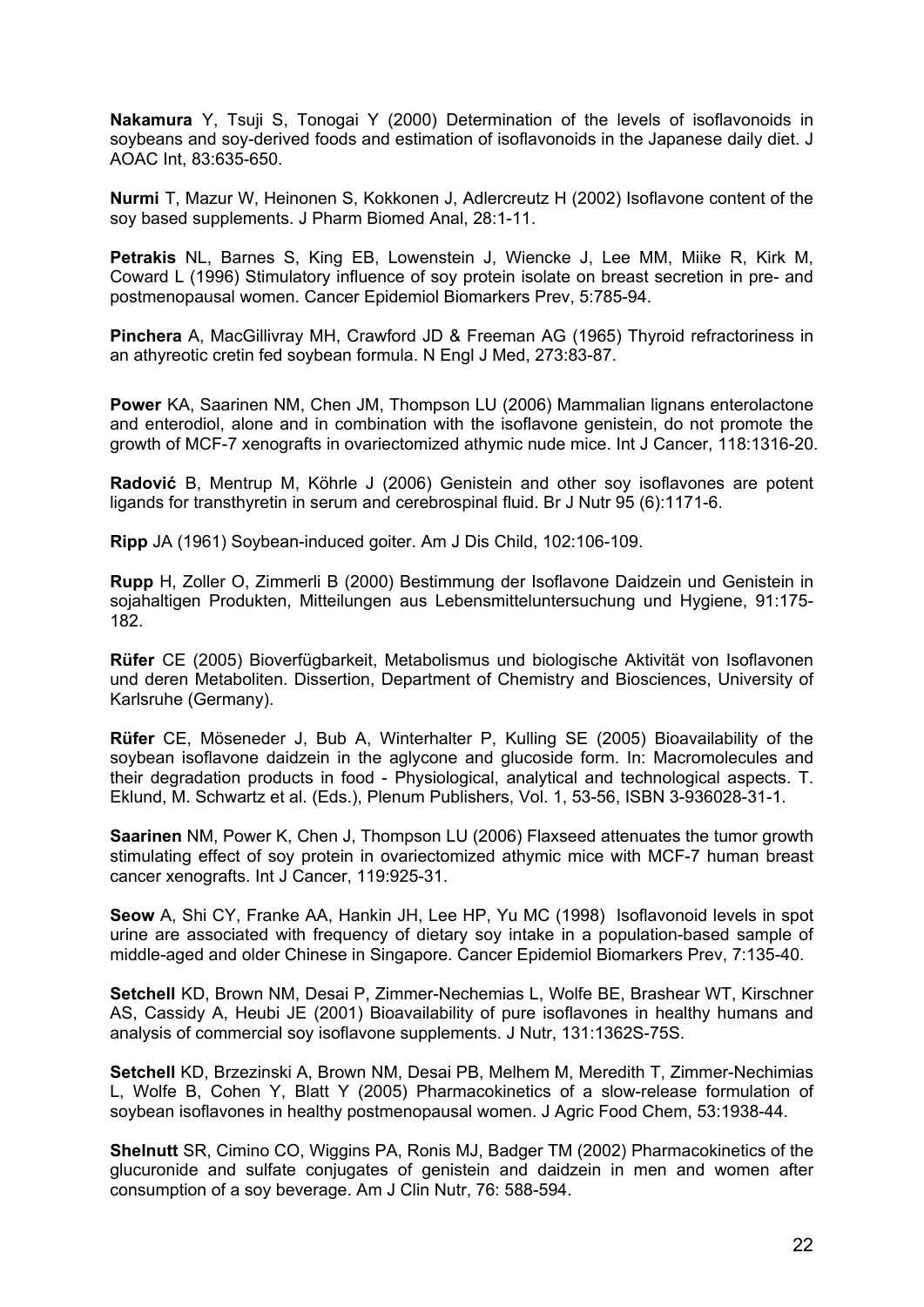**Shepard** TH, Pyne GE, Kirschvink JF & McLean M (1960) Soybean goiter. N Engl J Med 262, 1099-1103.

**SKLM,** Senatskommission zur Beurteilung der gesundheitlichen Unbedenklichkeit von Lebensmitten (Ed.), Lebensmittel und Gesundheit II, Sammlung der Beschlüsse und Stellungnahmen 1997-2004, Mitteilung 7 (2005), Wiley-VCH-Verlag, Weinheim.

**SKLM**, Senatskommission zur Beurteilung der gesundheitlichen Unbedenklichkeit von Lebensmitten (2006) Stellungnahme zur Beurteilung von Nahrungsergänzungsmitteln mit anderen Stoffen als Vitaminen und Mineralstoffen (English version: Opinion of the SKLM on food supplements with constituents other than vitamins and minerals ), http://www.dfg.de/sklm

**Toebes** AHW, de Boer V, Verkleij JAC, Lingeman H, Ernst WHO (2005) Extraction of isoflavone malonylglucosides from Trifolium pratense L.. J Agric Food Chem, 53:4660-4666.

**Tsao** R, Papadopoulos Y, Yang R, Young JC, McRae K (2006) Isoflavone Profiles of red clovers and their distribution in different parts harvested at different growing stages. J Agric Food Chem, 54:5797-5805.

**U.S. Department of Agriculture (USDA**), Agricultural Research Service. 2002. USDA-Iowa State University Database on the Isoflavone Content of Foods, Release 1.3 - 2002. Nutrient Data Laboratory Web site: http://www.nal.usda.gov/fnic/foodcomp/Data/isoflav/isoflav.html

**Vanderpump MP**, Tunbridge WM (2002) Epidemiology and prevention of clinical and subclinical hypothyroidism. Thyroid, 12: 839-47.

**van Erp-Baart** MA, Brants HA, Kiely M, Mulligan A, Turrini A, Sermoneta C, Kilkkinen A, Valsta LM (2003) Isoflavone intake in four different European countries: the VENUS approach. Br J Nutr, 89:S25-30.

**Wakai** K, Egami I, Kato K, Kawamura T, Tamakoshi A, Lin Y, Nakayama T, Wada M, Ohno Y (1999) Dietary intake and sources of isoflavones among Japanese. Nutr Cancer, 33:139- 45.

**Wang** H-J, Murphy S (1994) Isoflavone content in commercial soybean foods. J Agric Food Chem, 42:1666-1673.

**Wu** Q, Wang M, Simon JE (2003) Determination of isoflavones in red clover and related species by high-performance liquid chromatography combined with ultraviolet and mass spectrometric detection. J Chromatogr A, 1016:195-209.

**Zhang** Y, Hendrich S, Murphy PA (2003) Glucuronides are the main isoflavone metabolites in women, J Nutr, 133:399-404.

**Zubik** L, Meydani (2003) Bioavailability of soybean isoflavones from aglycones and glucoside forms in American women, Am J Clin Nutr, 77:1459-65.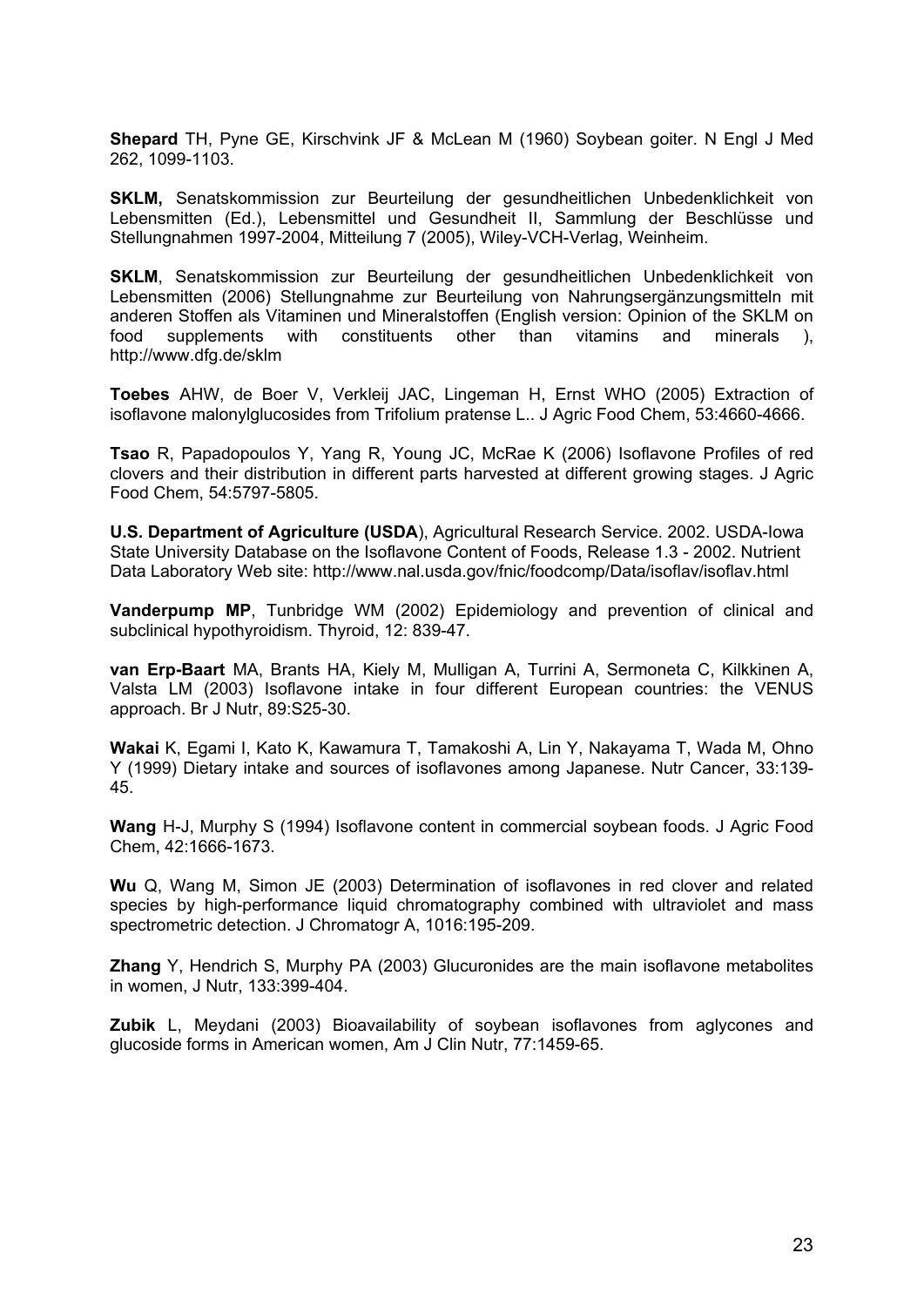## **ANNEX**

**Tab. 3:** Maximum isoflavone concentrations in plasma (C<sub>max</sub>) after consumption of isoflavones in the form of soy or red clover extracts by healthy test subjects. The total concentration (free form and phase-II conjugate) of the individual isoflavones or metabolites is given as the calculated aglycon equivalent.

| No.            | Isoflavone source,<br>additional information | No. of test subjects<br>$\mathsf{n}$ | <b>Consumed</b><br>isoflavone quantity/dose | $C_{max}$<br>(ng/mL) | $C_{max}$<br>nmol/L | <b>Reference</b>      |
|----------------|----------------------------------------------|--------------------------------------|---------------------------------------------|----------------------|---------------------|-----------------------|
| $\mathbf{1}$   | Soy extract                                  | $n=10$ (f)                           | $7.5 \text{ mg}$<br>daidzein:               | $39 \pm 3.7$         | $143 \pm 14$        | Setchell et al., 2005 |
|                | <b>Retard formulation</b>                    | postmenopausal                       | genistein:<br>$22.3 \text{ mg}$             | $46 \pm 4.4$         | $179 \pm 16$        |                       |
|                | Single dose                                  | women                                | 2.0 <sub>mg</sub><br>glycitein:             | $18 \pm 1$           | $63 \pm 4$          |                       |
|                | 90% of the isoflavones as<br>glucosides      |                                      | $\overline{ }$ isoflavones: 31.8 mg         | 103                  | 385                 |                       |
| $\overline{2}$ | Soy extract (capsules)                       | $n=12$ (f)                           | daidzein<br>4.8 mg                          | 96                   | 378                 | Anupongsanugool et    |
|                | Single dose                                  | postmenopausal                       | 14.1 $mg$<br>genistein                      | 262                  | 969                 | al., 2005             |
|                | Isoflavones as glucosides                    | women                                | $\overline{ }$ isoflavones: 18.9 mg         | 358                  | 1347                |                       |
| $\mathfrak{S}$ | Red clover extract (tablets)                 | $n=14$ (6 m; 8 f)                    | biochanin A:<br>52.4 mg                     | $48 \pm 5$           | $168 \pm 18$        | Howes et al., 2002    |
|                | Daily dose for 14 days;                      |                                      | formononetine: 31.4 mg                      | $11 \pm 2$           | $42 \pm 7$          |                       |
|                | Isoflavones as aglycons                      |                                      | 0.9 <sub>mg</sub><br>daidzein:              | $63 \pm 9$           | $248 \pm 35$        |                       |
|                |                                              |                                      | $2.6$ mg<br>genistein:                      | $114 \pm 30$         | $422 \pm 111$       |                       |
|                |                                              |                                      | ∑ isoflavones:<br>87.2 mg                   | 236                  | 880                 |                       |
| $\overline{4}$ | Soy extract (tablets)                        | $n = 15$ (f)                         | $15.8$ mg<br>daidzein:                      | $135 \pm 52$         | $530 \pm 205$       | Zubik & Meydani,      |
|                | Single dose                                  | $46 \pm 6$ years old                 | genistein:<br>$14.2 \text{ mg}$             | $144 \pm 90$         | $534 \pm 333$       | 2003                  |
|                | Isoflavones as aglycons                      |                                      | glycitein<br>$2.2 \text{ mg}$               | n.i.                 | n.i.                |                       |
|                |                                              |                                      | ∑ isoflavones:<br>$32.2 \text{ mg}$         | 279                  | 1064                |                       |
| $5\phantom{1}$ | Soy extract (tablets)                        | $n=15$ (f)                           | daidzein:<br>$12.0$ mg                      | $101 \pm 26$         | $396 \pm 104$       | Zubik & Meydani,      |
|                | Single dose                                  | $46 \pm 6$ years old                 | $17.2 \text{ mg}$<br>genistein              | $154 \pm 79$         | $569 \pm 294$       | 2003                  |
|                | Isoflavones as glucosides                    |                                      | glycitein<br>$2.0$ mg                       | n.i.                 | n.i.                |                       |
|                |                                              |                                      | $\overline{ }$ isoflavones: 31.2 mg         | 255                  | 965                 |                       |

 $n.i. = no information; f = female, m = male.$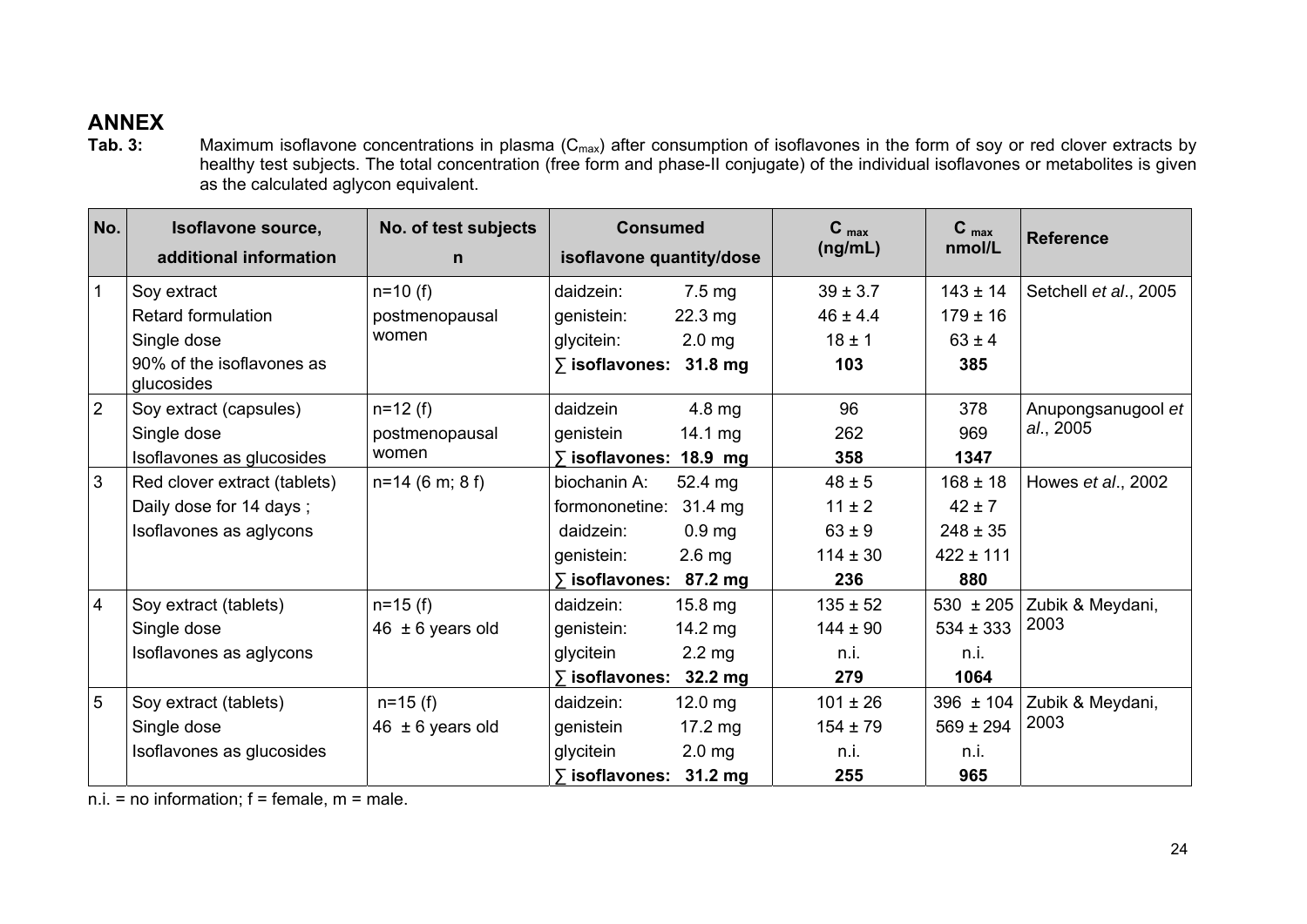Tab. 4: Maximum isoflavone concentrations in plasma (C<sub>max</sub>) after consumption of isoflavones in a highly purified form (Nos. 1-4) and in an isolated form as the pure substance (5 and 6) by healthy test subjects. The total concentration (free form and phase-II conjugate) of the individual isoflavones or metabolites is given as the calculated aglycon equivalent.

|                | No   Preparation,<br>isoflavone<br>additional<br>source,<br>information                                                                                 | No. of test subjects (n)                        | <b>Consumed</b><br>quantity of isoflavone                                                                                                                                                                                                                                           | $C_{max}$<br>(ng/mL)                                                                                                                                                           | $C_{max}$<br>nmol/L                                                                                                                                                                         | <b>Reference</b>     |
|----------------|---------------------------------------------------------------------------------------------------------------------------------------------------------|-------------------------------------------------|-------------------------------------------------------------------------------------------------------------------------------------------------------------------------------------------------------------------------------------------------------------------------------------|--------------------------------------------------------------------------------------------------------------------------------------------------------------------------------|---------------------------------------------------------------------------------------------------------------------------------------------------------------------------------------------|----------------------|
| $\overline{1}$ | Formulation of isolated<br>isoflavones as $\geq 97\%$<br>isoflavone aglycons<br>$(90 \pm 5 \% \text{ GEN}, 9-10\% \text{ DAL})$                         | men (40-69 years)<br>$n=3$                      | 1.0<br>mg/kg bw genistein<br>2.0<br>mg/kg bw genistein<br>mg/kg bw genistein<br>4.0<br>mg/kg bw genistein<br>8.0<br>16.0 mg/kg bw genistein                                                                                                                                         | $251 \pm 24$<br>$566 \pm 122$<br>$1194 \pm 676$<br>$2172 \pm 595$<br>$2053 \pm 374$                                                                                            | $929 \pm 88$<br>$2095 \pm 451$<br>$4418 \pm 2502$<br>$8037 \pm 2203$<br>$7595 \pm 1384$                                                                                                     | Busby et al., 2002   |
| 2              | Formulation of isolated<br>isoflavones as 100% isoflavone<br>aglycons<br>(87% GEN, 12% DAI, 1% GLY)                                                     | post-menopausal<br>women (46-68 years)<br>$n=3$ | 2.0<br>mg/kg bw genistein<br>mg/kg bw genistein<br>4.0<br>mg/kg bw genistein<br>8.0<br>16.0 mg/kg bw genistein                                                                                                                                                                      | $929 \pm 385$<br>$2310 \pm 168$<br>$3831 \pm 1214$<br>$7611 \pm 4312$                                                                                                          | $3440 \pm 1425$<br>$8545 \pm 621$<br>$14172 \pm 4492$<br>$28158 \pm 15954$                                                                                                                  | Bloedon et al., 2002 |
| $\mathbf{3}$   | Formulation of isolated<br>isoflavones as<br>100 % isoflavone aglycons<br>(43% GEN, 21% DAI, 3% Gly;<br>other accompanying<br>substances are not known) | men (40-69 years)<br>$n=3$                      | mg/kg bw genistein<br>1.0<br>2.0<br>mg/kg bw genistein<br>4.0<br>mg/kg bw genistein<br>mg/kg bw genistein<br>8.0<br>16.0 mg/kg bw genistein<br>0.49 mg/kg bw daidzein<br>0.98 mg/kg bw daidzein<br>mg/kg bw daidzein<br>2.0<br>mg/kg bw daidzein<br>3.9<br>mg/kg bw daidzein<br>7.8 | $738 \pm 462$<br>$1484 \pm 410$<br>$2562 \pm 558$<br>$4830 \pm 656$<br>$7422 \pm 4157$<br>$363 \pm 195$<br>$564 \pm 163$<br>$1234 \pm 97$<br>$1950 \pm 498$<br>$4303 \pm 2212$ | $2729 \pm 1710$<br>$5492 \pm 1516$<br>$9479 \pm 2053$<br>$17870 \pm 2426$<br>$27460 \pm 15380$<br>$1429 \pm 767$<br>$2221 \pm 640$<br>$4857 \pm 384$<br>$7678 \pm 1961$<br>$16940 \pm 8711$ | Busby et al., 2002   |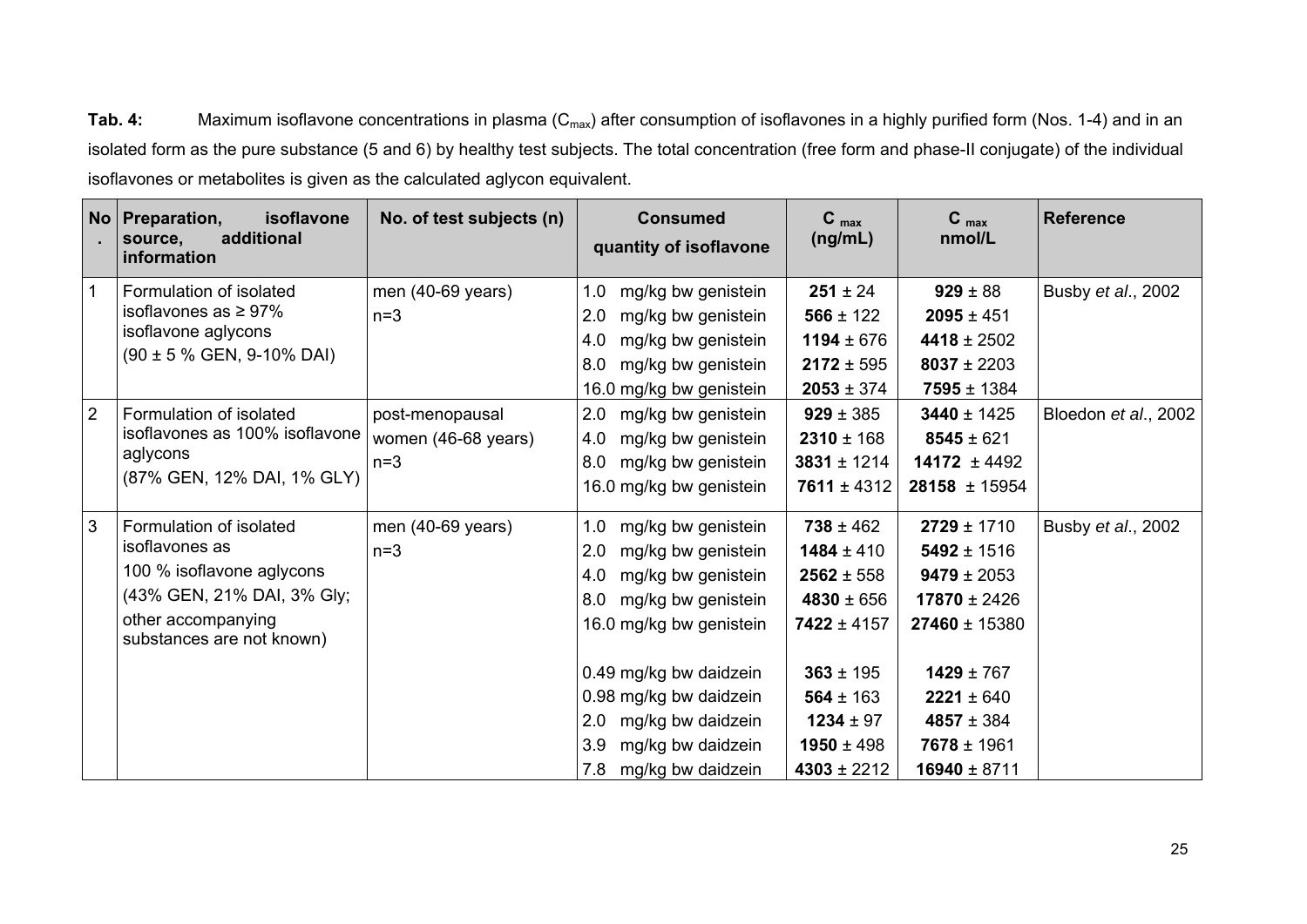Continuation of Table 4:

|                 | No   Preparation,<br>isoflavone<br>additional<br>source,<br>information                                                                                                                          | No. of test subjects (n)                                                                                                     | <b>Consumed</b><br>quantity of isoflavone                                                                                                                                                                 | $C_{\text{max}}$<br>(ng/mL)                                                                                                         | $C_{max}$<br>nmol/L                                                                                                                             | <b>Reference</b>         |
|-----------------|--------------------------------------------------------------------------------------------------------------------------------------------------------------------------------------------------|------------------------------------------------------------------------------------------------------------------------------|-----------------------------------------------------------------------------------------------------------------------------------------------------------------------------------------------------------|-------------------------------------------------------------------------------------------------------------------------------------|-------------------------------------------------------------------------------------------------------------------------------------------------|--------------------------|
| $\overline{4}$  | Formulation of isolated<br>isoflavones as<br>100 % isoflavone aglycons<br>43% GEN, 21% DAI, 3% Gly;<br>other accompanying<br>substances are not known                                            | post-menopausal<br>women (46-68 years)<br>$n=3$                                                                              | 2.0 mg/kg bw genistein<br>4.0 mg/kg bw genistein<br>8.0 mg/kg bw genistein<br>16.0 mg/kg bw genistein<br>1.0 mg/kg bw daidzein<br>2.1 mg/kg bw daidzein<br>4.2 mg/kg bw daidzein<br>8.4 mg/kg bw daidzein | $1524 \pm 640$<br>$2344 \pm 505$<br>$4118 \pm 450$<br>6869 ± 2361<br>640 ± 216<br>$914 \pm 122$<br>$1648 \pm 199$<br>$2279 \pm 749$ | $5638 \pm 2369$<br>$8672 \pm 1869$<br>$15235 \pm 1665$<br>$25413 \pm 8733$<br>$2521 \pm 849$<br>$3600 \pm 482$<br>6488 ± 785<br>$8973 \pm 2950$ | Bloedon et al., 2002     |
| $5\overline{5}$ | Pure substance, single dose,<br>aglycon form<br>Pure substance, single dose,<br>glucoside form<br>Pure substance, single dose,<br>aglycon form<br>Pure substance, single dose,<br>glucoside form | $n=6$<br>premenopausal women<br>$n=4$<br>premenopausal women<br>$n=6$<br>premenopausal women<br>$n=3$<br>premenopausal women | daidzein:<br>$50.0$ mg<br>$30.5$ mg<br>daidzein:<br>50.0 mg<br>genistein:<br>genistein:<br>$31.3 \text{ mg}$                                                                                              | $194 \pm 31$<br>$394 \pm 61$<br>$341 \pm 74$<br>$341 \pm 127$                                                                       | $760 \pm 120$<br>$1550 \pm 240$<br>$1260 \pm 270$<br>$1220 \pm 470$                                                                             | Setchell et al.,<br>2001 |